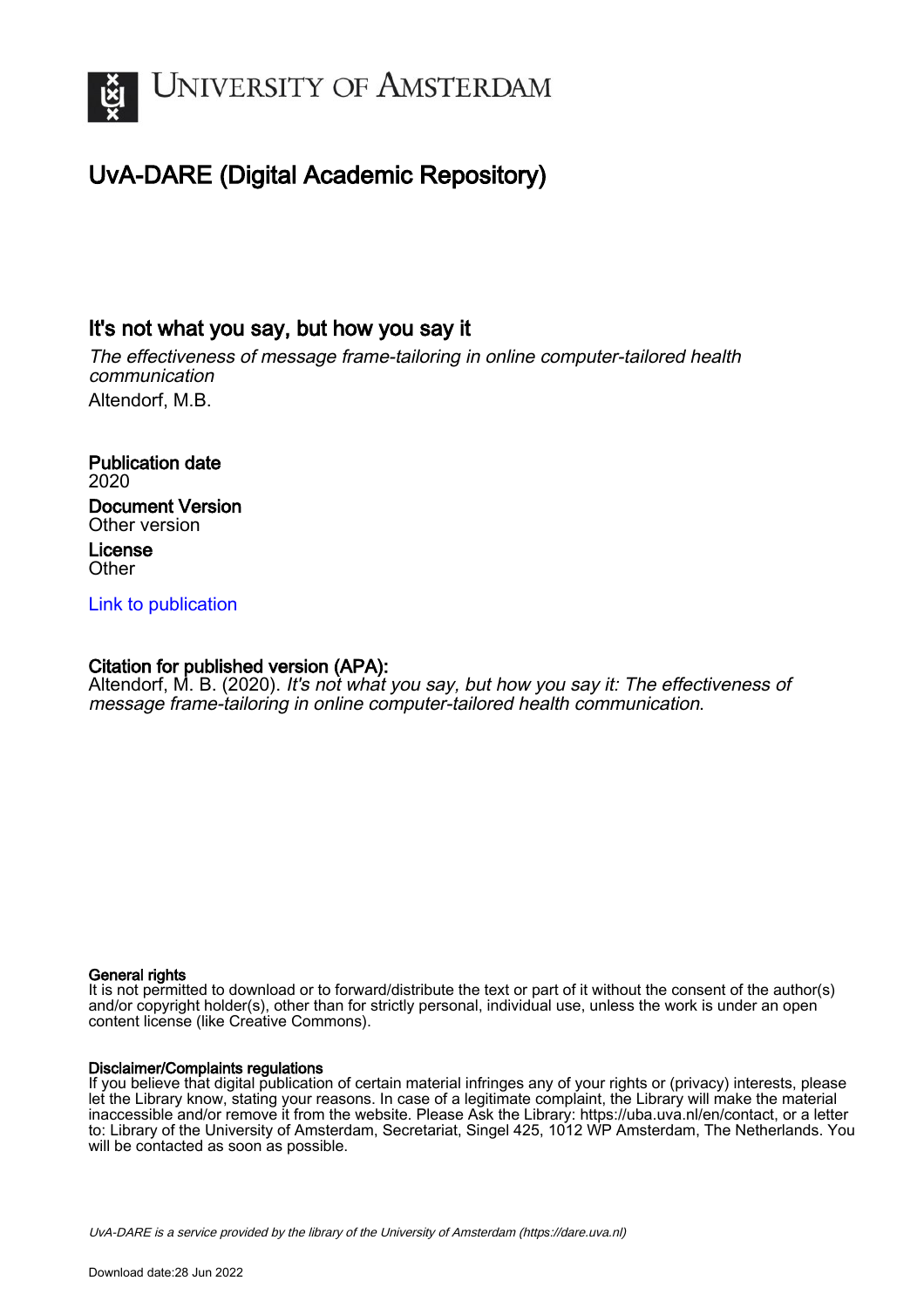

Altendorf, M. B., Smit, E. S., Azrout, R., Hoving, C., van Weert, J. C. M. A Smoker's Choice? Identifying the most autonomy-supportive message frame in an online computer-tailored smoking cessation intervention. *Psychology & Health.*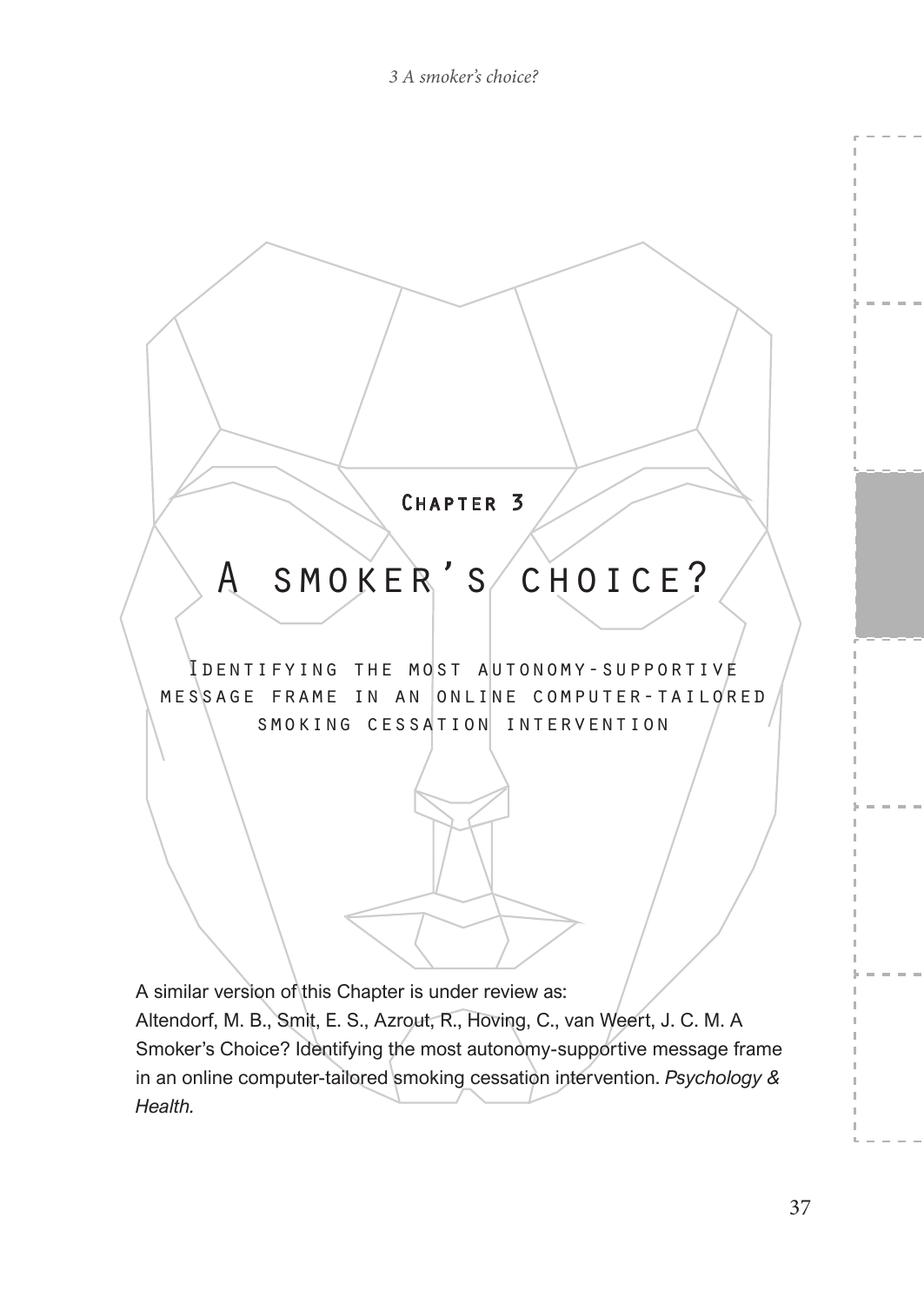#### **ABSTRACT**

In this study, we aimed to test the effect of autonomy-supportive message framing on people's perceived autonomy-support while considering the individual need for autonomy as a moderator. Moreover, we aimed to test whether autonomy-supportive message frames – through increased perceived autonomy-support - lead to more self-determined motivation, and increased intention to quit smoking. We conducted an online 2 (autonomysupportive; controlling language) x 2 (choice; no choice) between-subjects design with control condition (generic advice) among adult smokers intending to quit (*N* = 626). Structural equation modelling revealed no significant effect of autonomy-supportive-message frames on perceived autonomy-support or self-determined motivation, neither did the need for autonomy moderate these effects. Self-determined motivation had a positive, significant effect on intention to quit, mediated by attitudes, social influence, and self-efficacy. Although message frames did not affect perceived autonomy-support or selfdetermined motivation, higher self-determined motivation increased intention to quit via attitudes, social influence, and self-efficacy. Before drawing the conclusion that message framing has no effect, we recommend replicating this study in a real-life setting with smokers more likely to read and process the message frames more attentively.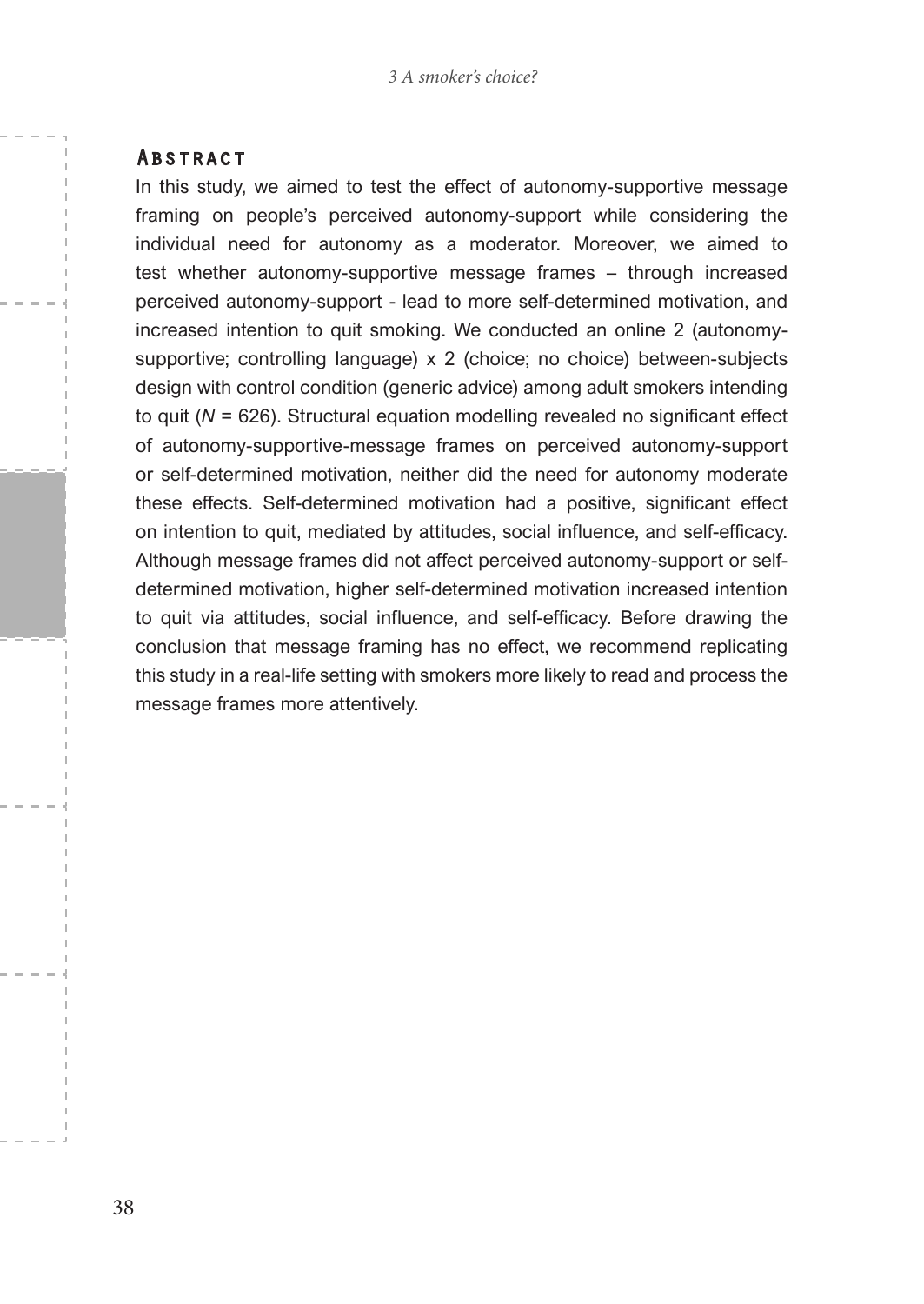#### Introduction

Smoking tobacco remains the leading preventable cause of ill-health and premature death worldwide (Bergh, Harteloh, & Croes, 2017; World Health Organisation, 2018). There is a critical need to support smokers to successfully quit smoking. Alongside effective face-to-face behavioural therapies for smoking cessation, such as therapist advice, the Internet provides behaviour change interventions that have the potential to be cost-effective, because of the Internet's great reach and low costs (Taylor et al., 2017). Previous research has shown that smokers can especially benefit from online computer-tailored (CT) health communication interventions (Etter & Perneger, 2001; Lustria et al., 2013; Smit, De Vries, & Hoving, 2012). Online CT interventions customise the provided information to a person's specific characteristics by means of computer software and therefore provide relevant information only, which increases message processing and the likelihood for behaviour change (De Vries & Brug, 1999; Hawkins et al., 2008; Kreuter & Wray, 2003; Noar, Harrington, & Aldrich, 2009). However, Lustria et al. (2013) conclude in their meta-analysis that effect sizes of online CT health interventions remain small.

Previous research found that people might process health messages better and are ultimately motivated to perform advocated behaviours when the way a message is presented or *framed* is adapted to preferred communication styles (Legault, 2016; Resnicow et al., 2008, 2014; Smit, Linn, & van Weert, 2015). It is known that individual differences exist in people's desire to regulate their behaviour themselves (Deci & Ryan, 1985b; 2000; Ryan & Deci, 2000; Legault, 2016). That is, while some people with a self-determined motivational orientation or high *need for autonomy,* choose their way of how to obtain a certain goal, such as to quit smoking, themselves, others have a lower need for autonomy and rather prefer to hear from an expert how to best to quit smoking (Gagné & Deci, 2005; Hagger & Chatzisarantis, 2011). The need for autonomy is a person's inherent desire to perceive freedom in actions and to have control over own behaviour (Ryan & Deci, 2000). Thus, the need for autonomy seems to determine people's preference for a communication style in health (i.e., autonomy-supportive style or not). For instance, Resnicow et al. (2008, 2014) found that the need for autonomy moderated effects of fruit and vegetable intake promotion messages and cancer screening promotion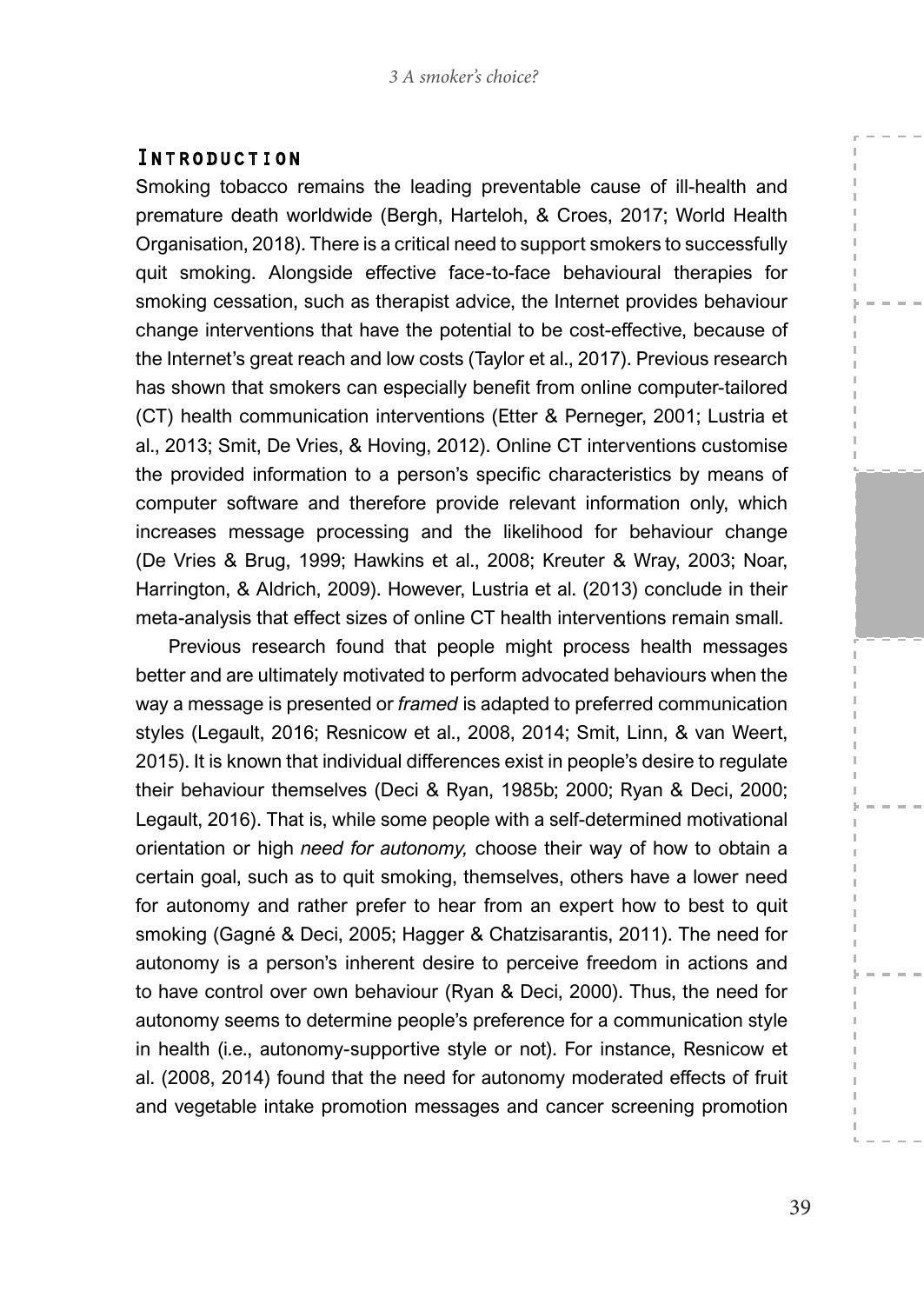#### *3 A smoker's choice?*

messages. That is, people with a preference for an *autonomy-supportive communication* style who received leaflets framed autonomy-supportively had higher intake of fruit and vegetables or cancer screening rates than those with an autonomous preference who received leaflets written in a controlling language style. Thus, people with a higher need for autonomy may develop a self-determined motivation and a strong intention to substantially change their health behaviour (e.g., to quit smoking), only when feeling supported in their autonomy (i.e., perceive autonomy-support by means of autonomysupportively framed messages) (e.g., Deci & Ryan, 1985b; Ryan & Deci, 2000; Williams, Cox, Kouides, & Deci, 1999; Williams, Gagné, Ryan, & Deci, 2002). Evidence from other offline health (care) contexts (i.e., interpersonal communication) has shown that the need for autonomy can be satisfied through *autonomy-supportive message framing* (Ng, Ntoumanis, Thogersen-Ntoumani, et al., 2012). That is, providing choice and using non-pressuring or autonomy-supportive language (e.g., using "you could" and "you may"), as opposed to controlling language style (e.g., directive and pressuring tone of voice and using "must", "should" and no provision of choice) (Deci & Ryan, 2000; Ryan & Deci 2000; Markland, Ryan, Tobin, & Rollnick, 2005; Su & Reeve, 2011; Williams et al., 1999). Previous studies found effects of autonomy-supportive messages and environments on perceived autonomysupport, motivation and behavioural performance. To illustrate, Williams et al. (1999) found that adolescents experienced physician-delivered appeals as autonomy-supportive when the appeals emphasised the adolescent's decision making power of whether to start or quit smoking, or not. Appeals that were in fact perceived as autonomy-supportive subsequently affected participants self-determined motivation to refrain from smoking. As another illustration, Moustaka and colleagues (2012) found that, among women, an autonomy-supportive exercise instructor (e.g., offering opportunities for choice and delivering a meaningful rational for exercises) led to significantly more perceived autonomy-support, self-determined motivation to exercise, and also more frequent exercise behaviour than a controlling exercise instruction style. In sum, there is evidence that (offline) interpersonal autonomy-supportive messages can be effective in terms of generating perceived autonomysupport. Online CT health interventions could also be more effective when the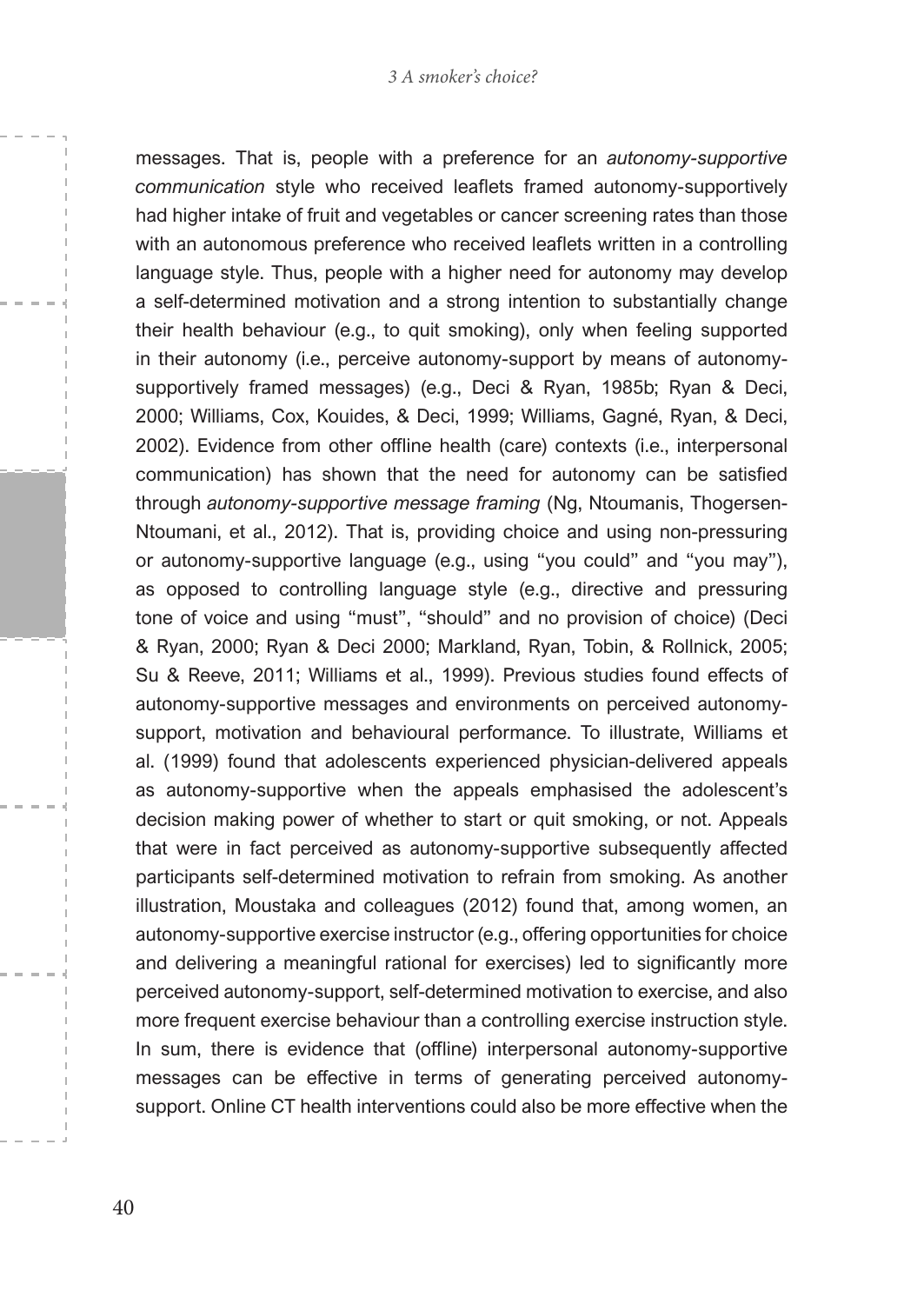way a message is presented or *framed* is adapted in an autonomy-supportive manner according to someone's preferred communication style with regards to the need for autonomy (Resnicow et al., 2008, 2014; Smit et al., 2015).

As far as we know, it has not been investigated yet whether autonomysupportive message framing can increase people's perceptions of autonomysupport in an online (CT) smoking cessation context. It is also unknown which message frame element (choice or autonomy-supportive language or their combination) reflects the effective ingredient resulting in such increased perceived autonomy-support and whether a combined effect of the message frame elements is the most effective<sup>1</sup>. Therefore, we aim to test the effect of autonomy-supportive message framing on people's perceived autonomysupport while considering the individual need for autonomy as a potential moderator of effects in an online CT smoking cessation intervention.

## *Intervention content and message framing: from autonomy-support to intention*

According to self-determination theory (SDT; Ryan & Deci, 2000), selfdetermined motivation mostly comes from own values or interests, but can also come from activities that align with own values (e.g., to quit smoking, because it is personally valued and important for self-satisfaction). The satisfaction of the need for autonomy is essential in the development of self-determined motivation (Ryan & Deci, 2000). Research has consistently revealed a significant positive effect of self-determined motivation on positive affect and improved well-being (Deci & Ryan, 2000), as well as on the implementation of desired health behaviours, such as smoking cessation (i.e., Ng et al., 2012; Williams et al., 2006; Williams, Gagné, Ryan, & Deci, 2002). In this sense, intentions are more likely to be translated into actions when the motivation to perform the target behaviour is self-determined (Hagger & Chatzisarantis, 2009).

The content of many effective online (CT) health interventions, such as the smoking cessation intervention used for the present study (Smit, Candel, Hoving, & De Vries, 2016), is often based on reflective health behaviour change theories, such as the Theory of Planned Behaviour (TPB; Ajzen, 1991) and the

<sup>1</sup> Known as synergy effect from the multimedia communication literature, when the combination of activities "exceeds the sum of their individual effects" (Naik & Raman, 2003).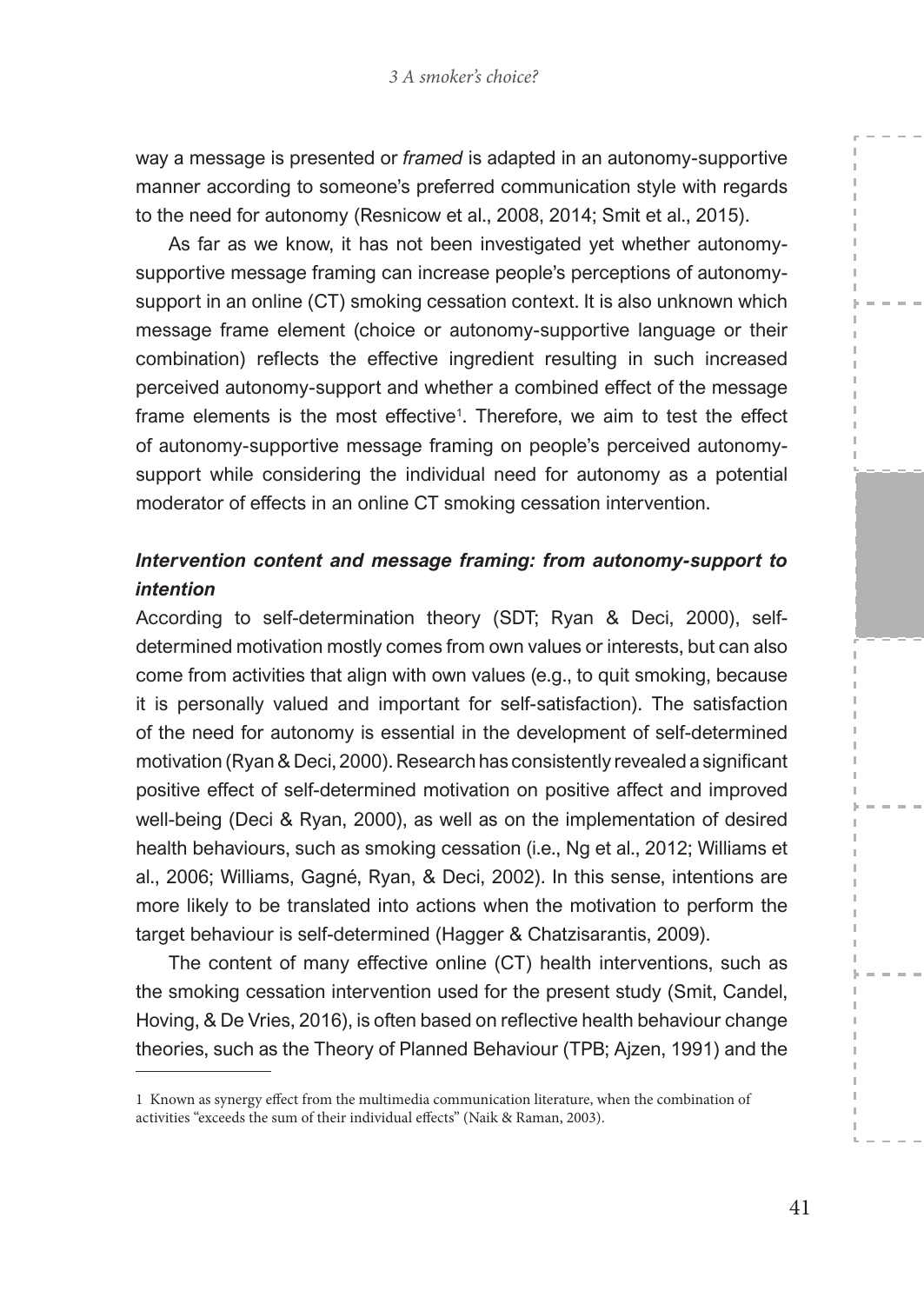I-Change Model (De Vries, Mudde, Leijs, et al., 2003b). In these theories of planned behaviour, the most proximal predictor of behaviour, such as smoking cessation, is a person's intention to perform this behaviour, in this case, to quit smoking. Furthermore, intention is most often assumed to mediate the effect of three belief-based perceptions concerning the target behaviour on the behaviour, namely: attitudes, social influence (e.g., subjective norms), and selfefficacy. When based on theories of planned behaviour, interventions usually offer feedback, tips and tricks relating to those perceptions to strengthen attitudes (i.e., a person's overall evaluation of whether the performance of smoking cessation, will lead to desirable outcomes), social influence (i.e., an individual's expectation of whether significant others would approve of him or her quitting smoking), and self-efficacy (i.e., one's relative perceived difficulty or ease of smoking cessation). While positive changes in these three beliefs are argued to lead to an increased intention to quit smoking, not every smoker who forms an intention to quit smoking will eventually quit (Sheeran & Webb, 2016). Previous research on intention suggest that intentions to perform a target behaviour will most likely get translated into actual behaviour when they are strong (Hagger & Chatzisarantis, 2009; Sheeran & Webb, 2016). The underlying mechanism is that by enhancing self-determined motivation, intentions are strengthened through the satisfaction of, for instance, the need for autonomy and a consequent perception of autonomy-support. This is, because self-determined beliefs about a target behaviour have been found to better predict intention than controlling beliefs that are based on, for example, social pressure (Joseph, Daniel, Thind, Benitez, & Pekmezi, 2016; Sheeran & Orbell, 2000). Moreover, in their meta- analysis, Hagger and Chatzisarantis (2009) provided evidence for the predictive power of self-determined motivation on intention via attitudes, subjective norms and self-efficacy. Thus, by integrating autonomy-supportive message framing in content-tailored interventions, SDT components are combined with constructs from theories of planned behaviour. Therefore, a potential way to increase online CT health intervention effectiveness, such as for smoking cessation, is to frame messages according to an individual's need for autonomy.

To the best of our knowledge, no study exists that has investigated whether satisfying the need for autonomy and enhancing perceived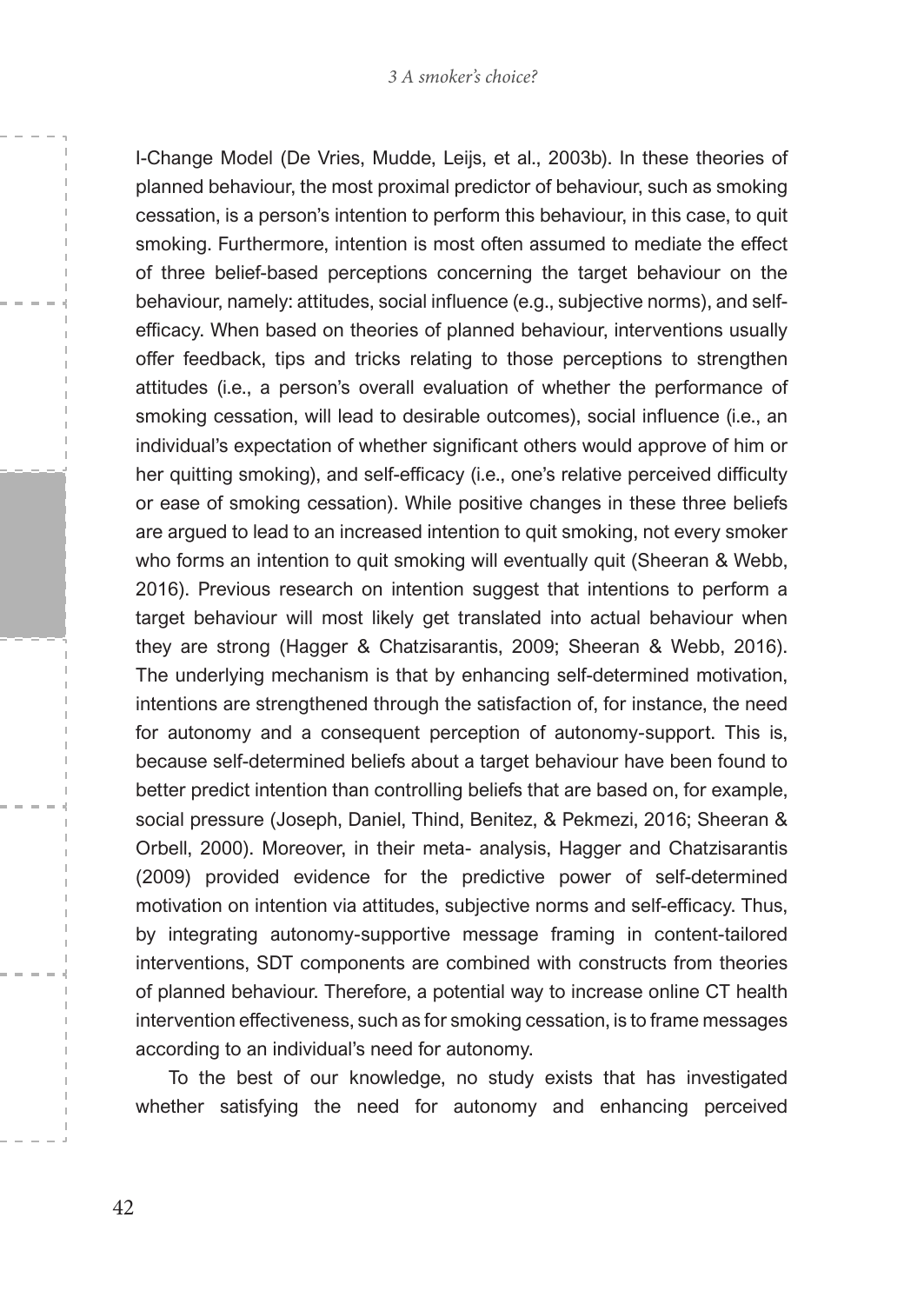autonomy-support and self-determined motivation by means of autonomysupportive message framing in an online CT smoking cessation intervention has the potential to increase intention to quit smoking and subsequently may enhance the effectiveness of such interventions. Therefore, the present study aims to investigate whether autonomy-supportive message frames – through an increased sense of autonomy-support – lead to more self-determined motivation, and subsequently to an increased intention to quit smoking. Yet, based on SDT and evidence from previous studies, we expect that both autonomy-supportive message elements, i.e., providing choice and autonomysupportive language use, lead to higher levels of perceived autonomy-support. Figure 1 depicts the hypothetical model, based on SDT and theories of planned behaviour.



*Note.* Simplified version of the hypothetical model used in the present study. NFA = Need for

The following hypotheses will be tested:

autonomy.

**H1:** The use of autonomy-supportive language (H1a) and the provision of choice (H1b) will lead to higher levels of perceived autonomy-support than the use of controlling language and no provision of choice. In addition, the combination of using autonomy-supportive language and the provision of choice will lead to higher levels of perceived autonomy-support than the use of autonomy-supportive language and the provision of choice alone (H1c).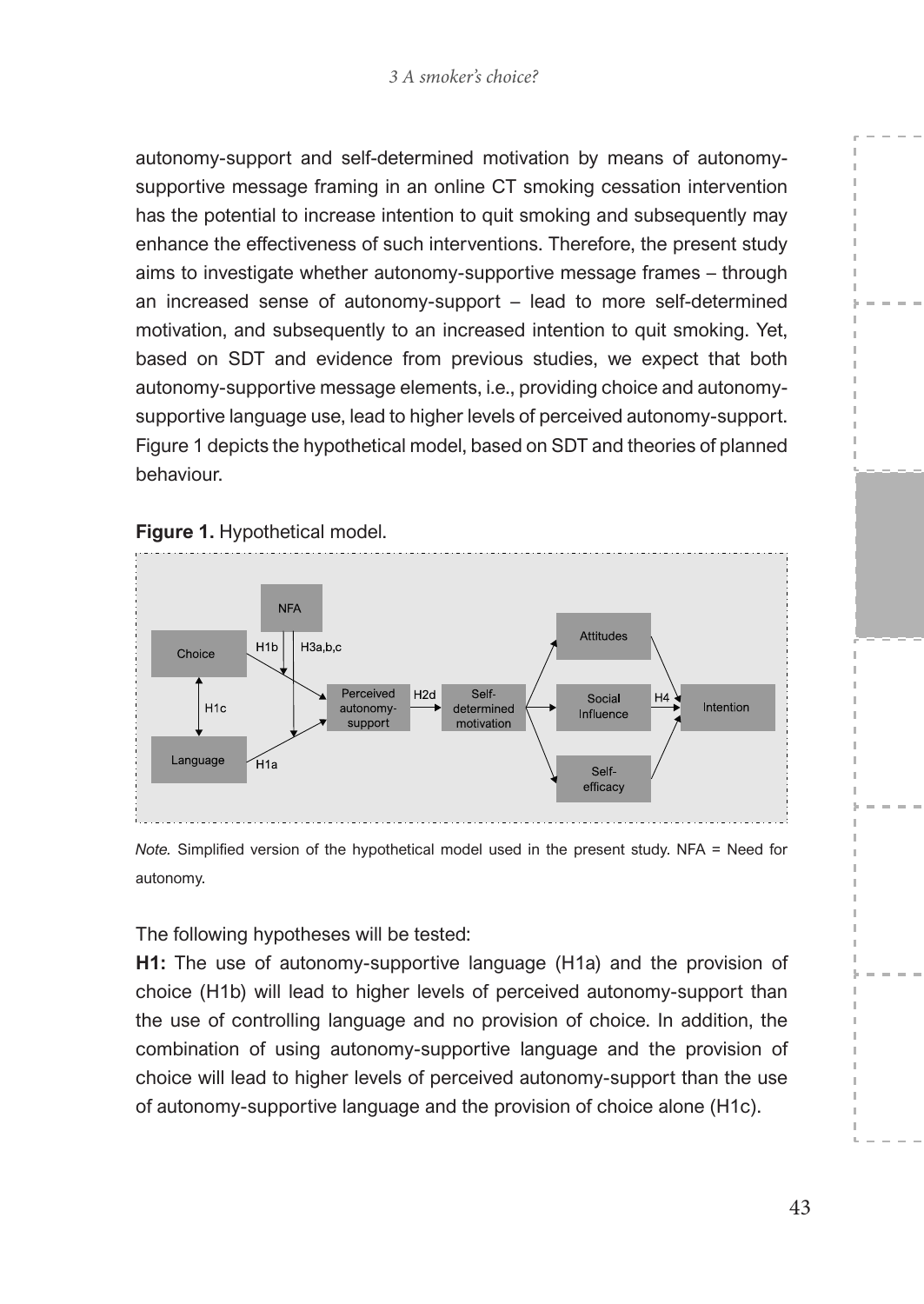**H2:** The use of autonomy-supportive language (H2a) and the provision of choice (H2b), and their combination even more so (H2c), will lead to higher levels of self-determined motivation than the use of controlling language and no provision of choice. This effect is mediated by perceived autonomy-support (H2d).

**H3:** The positive effect of autonomy-supportive language (H3a) and the provision of choice (H3b), as well as of their combination (H3c), on perceived autonomy-support is stronger for individuals with a high need for autonomy than for individuals with a low need for autonomy.

**H4:** Self-determined motivation leads to a higher intention to quit smoking through more positive attitudes, social influence, and self-efficacy (H4).

## Materials and methods

#### *Design*

A 2 (autonomy-supportive language vs. controlling language) x 2 (providing choice vs. not providing choice) between-subjects design with a control condition (generic advice) was employed.

#### *Intervention*

The online CT smoking cessation programme was based on a previously developed effective and cost-effective intervention (Smit et al., 2012; Smit, Evers, De Vries, & Hoving, 2013) and grounded in the I-Change Model (De Vries et al., 2003b). The I-Change Model seeks to explain motivational and behavioural change and includes theoretical concepts from different sociocognitive theories, such as the TPB (Ajzen, 1991). In the I-Change Model, it is assumed that a person's intention is regulated by motivation, attitudes, social influences, and self-efficacy beliefs. After respondents were asked to provide information on their intention to quit smoking, sociodemographic and medical status, their smoking behaviour and need for autonomy, they were invited to provide information on their attitudes towards smoking cessation. Then, respondents received tailored advice on the basis of their answers. Next, questions about social influence, and self-efficacy perceptions were asked which was followed by another piece of tailored advice. Subsequently, participants were invited to choose a "quit smoking date" within the next two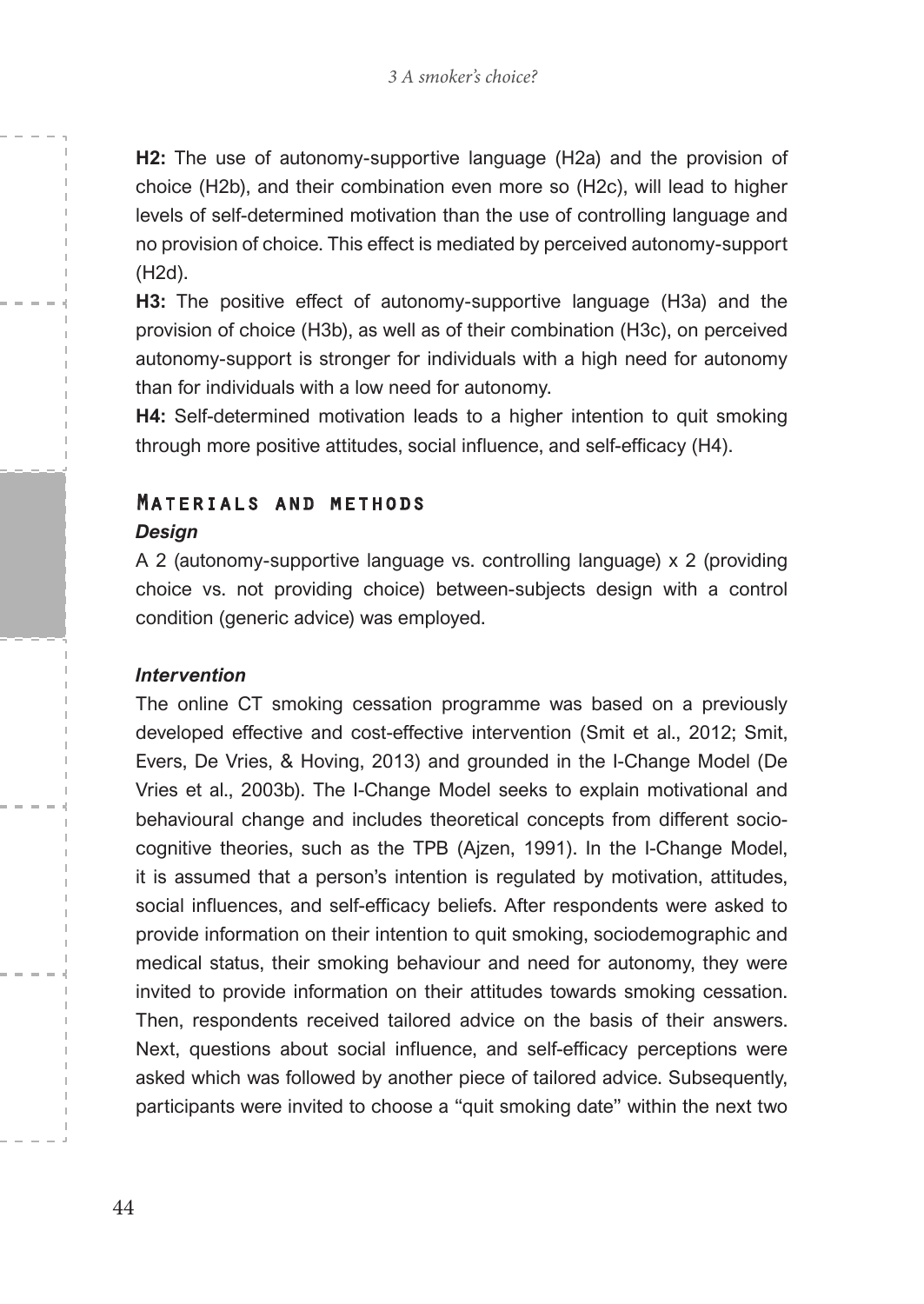weeks. Then, respondents could choose situations in which they expected to have difficulties to refrain from smoking and also whether they wanted to formulate coping plans (to refrain from smoking) in those difficult situations. Later on, they received an overview of their self-formulated plans – in case they decided to make any. When the questionnaire was completed, all advice was combined into one overall smoking cessation advice, which could be saved, printed and emailed to the participant.

#### *Recruitment and procedure*

The study was approved by the Institutional Review Board (reference number 2017-PC-7599) and is registered with the Dutch Trial Register (NL6512 / NRT-6700). We recruited 1024 participants using an ISO-certificated online research panel, called PanelClix, from the end of February to mid-April 2018. Prior to their enrolment in the study, participants were provided with information about the study and were asked to give their online informed consent. Then (T0), respondents were automatically and at-random assigned to one of the five conditions by a computer software randomisation device. Seven days after respondents completed the baseline questionnaire, intervention, and intervention evaluation (T1), they were prompted via email by the same online research panel to fill out a brief follow-up questionnaire (T2). Participants' approximately 25-minute participation was rewarded by PanelClix with 200 Clix, which equals circa 2,50 euro. The participant flow throughout the study is illustrated in the flow chart below (Figure 2).

*Inclusion and exclusion criteria.* Participants eligible to participate in the study were 18 years or older, intended to quit smoking within the following six months, had access to the Internet, and provided online informed consent. In addition, participants had to have smoked during the last seven days and be sufficiently proficient in the Dutch language to complete the questionnaires and read the advice provided as part of the intervention.

#### *Pilot*

Two pilot studies were conducted. First, a sample of five smoking cessation feedback messages was pilot-tested among undergraduate communication science students ( $N = 18$ ) from the local university. The objective of this first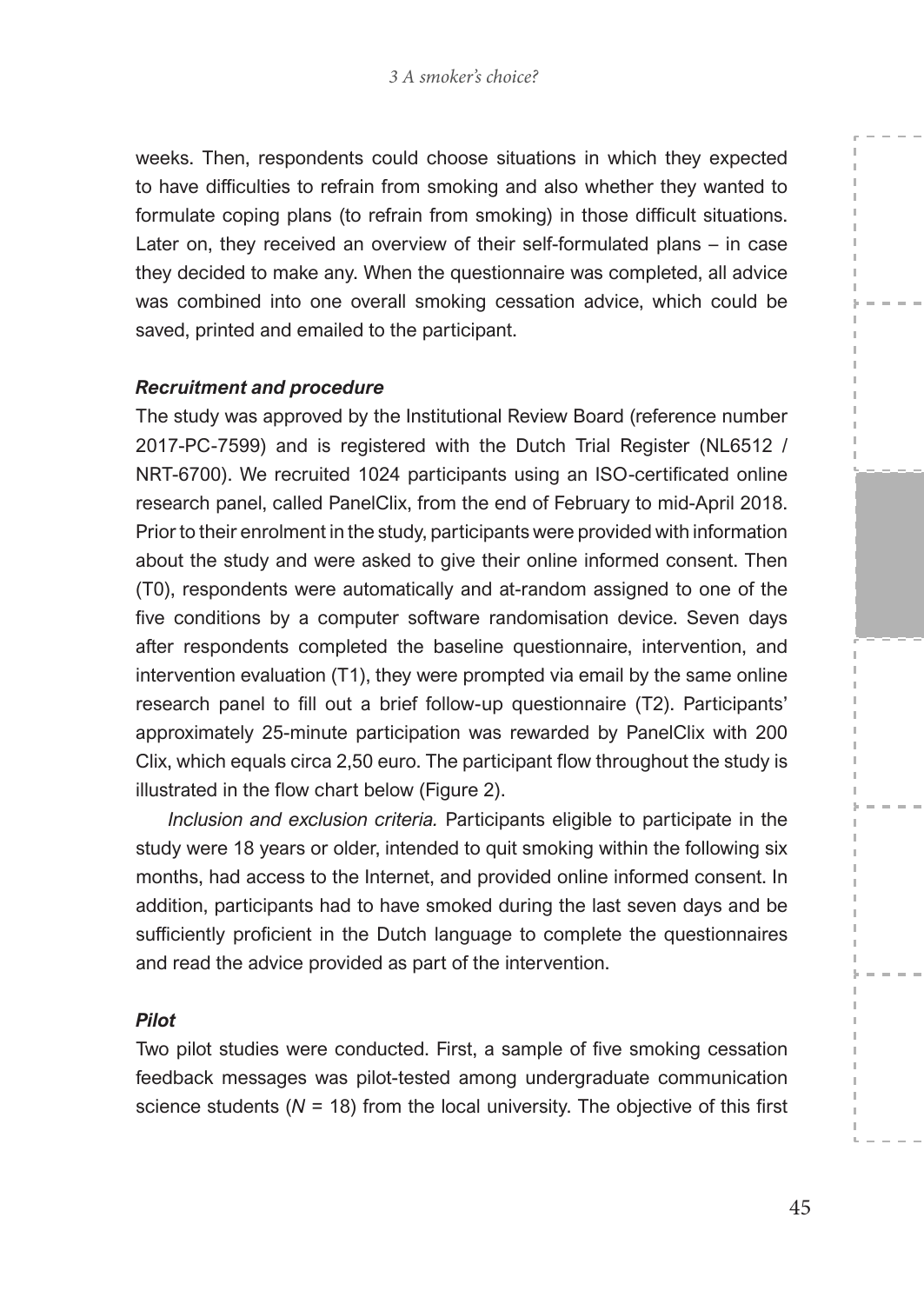

pilot study was to examine whether participants were able to distinguish the autonomy-supportive from the controlling feedback messages, as rewritten based on the original intervention. Similarly, as in the study by Miller et al. (2007), students received a definition of autonomy-supportive and controlling language style and subsequently were asked to rate each feedback message as follows: *To what extent did you perceive the advice as autonomy-supportive or controlling?* on a five-point Likert scale from 1 (*strongly autonomy-supportive*) to 5 (*strongly controlling*). Students were also able to leave any comments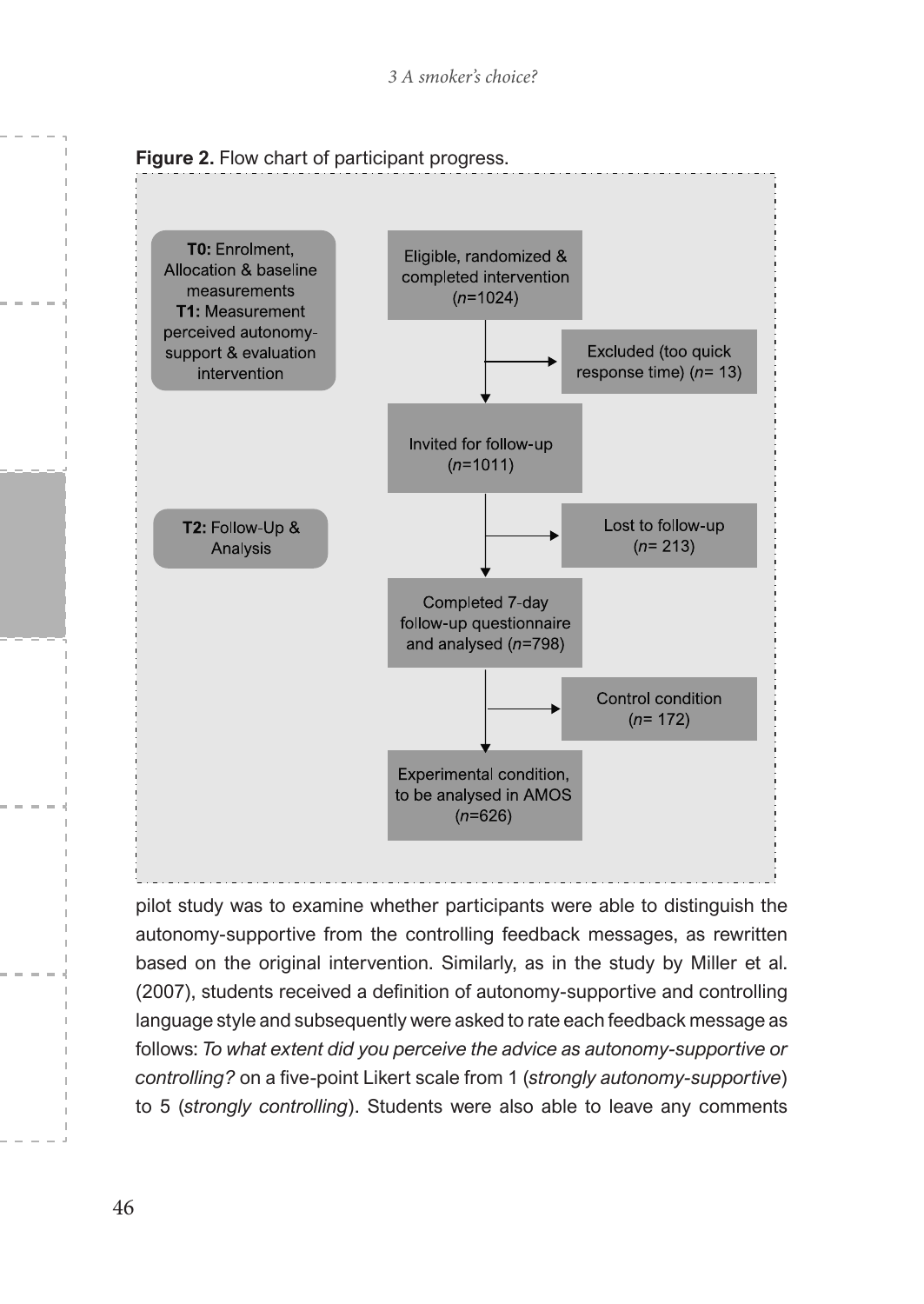they wanted to make regarding these messages. Students who received autonomy-supportive messages also scored lower on the response scale (*M* = 2.46, *SD* =0.62, *p* < 0.001) than students who received controlling messages  $(M = 3.68, SD = 0.32)$ . As students were well able to distinguish the autonomysupportive from the controlling smoking cessation messages, we considered our language manipulation as successful and continued to manipulate the original intervention's feedback messages based on those five examples.

In a second pilot test, the five versions of the online intervention and assessment of our outcome measures were pilot tested among smokers from different socio-demographic backgrounds (*N* = 11) and experts from the fields of smoking cessation, internet interventions, and health communication (*N* = 5). Every version of the intervention was tested by one expert and at least two smokers. This second pilot study aimed to investigate the face validity of the instructions and questionnaire items (questions and response categories) as well as the lay-out and length of the intervention, in order to avoid falsified answers, misinterpretations, and missing responses by respondents. Also, we wanted to test whether the stimulus material was perceived as intended (i.e., whether the language and choice manipulation were clear and distinguishable). Pilot-test participants wished for more instructions in the questions of the intervention, so we added brief explanations to some questions to better guide participants through the intervention. Moreover, most pilot-test participants perceived the introduction of the intervention as too long. Therefore, the research team decided to shorten the introduction to a brief welcome, followed by participant information, and brief instructions on how to fill in the questionnaire. In addition, most participants had difficulties understanding the measure for the need for autonomy, as well as the manipulation measurement. Thus, we adapted the need for autonomy and manipulation measurements to make them better understandable (i.e., took out double negatives). The majority of participants perceived the experimental stimuli as intended, thus no adaptions were made in message frames.

#### *Experimental stimuli*

In four conditions, the message frame of the intervention was manipulated while keeping the content of the smoking cessation advice similar. In the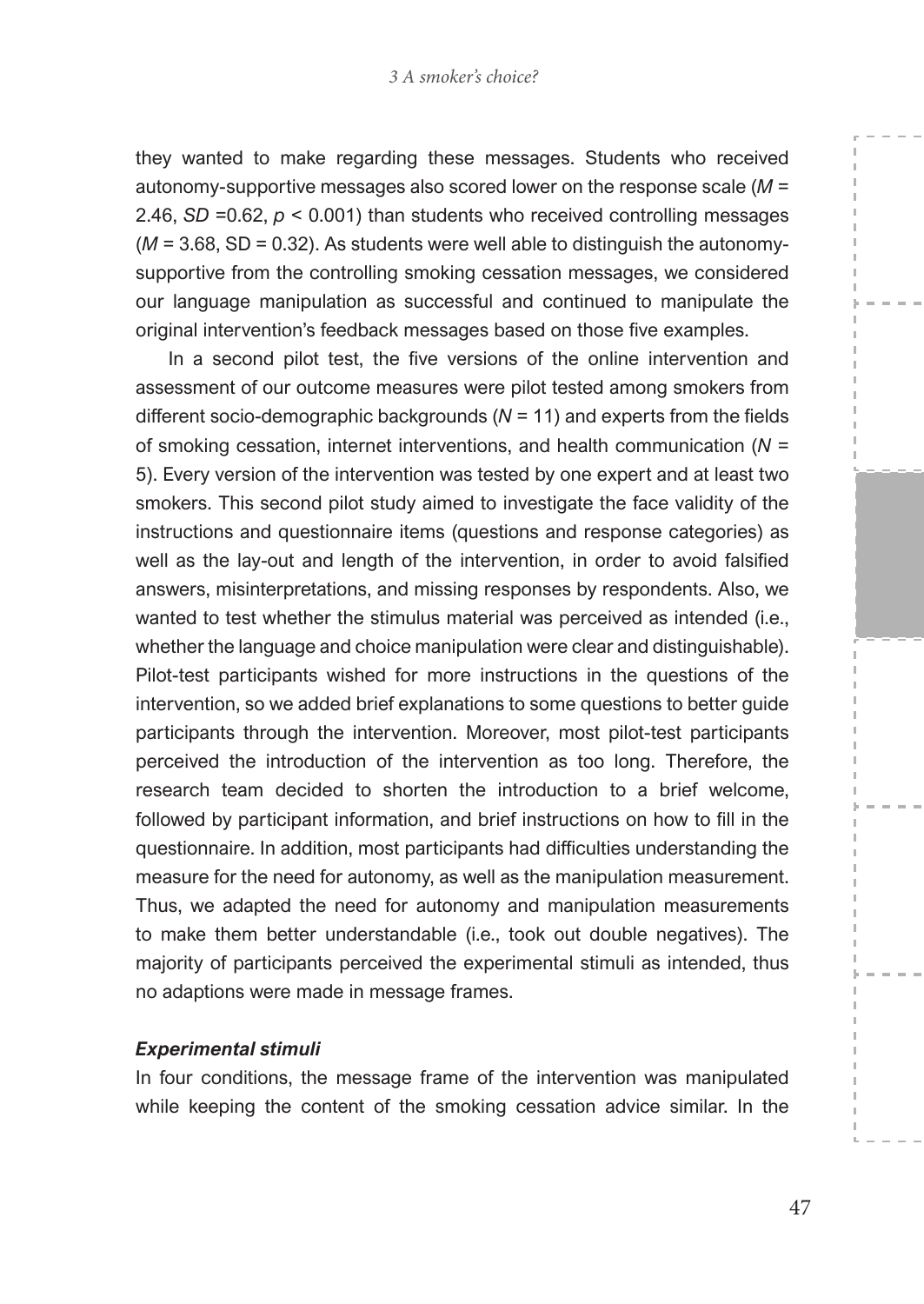control condition, the message frame was not manipulated (i.e., stayed neutral as in the original smoking cessation intervention) and no content-tailoring was used.

*Language.* In the *autonomy-supportive condition*, all smoking cessation advice was manipulated by encouraging respondents to accept more responsibility for their own behaviour, by taking the message recipient's perspective into account through reflective feedback, and by using language which minimised pressure (Deci, Eghrari, Patrick, & Leone, 1994; Markland et al., 2005; Resnicow et al., 2008, 2014; Williams et al., 1999). In the *controlling language* condition, smoking cessation messages were manipulated by using directive and forceful sentences with imperatives and commands. Furthermore, controlling messages often stated the message source to be perceived as more authoritative. Positive filling terms were avoided where possible. For an example of the smoking cessation advice in autonomy-supportive and controlling language, see Table 1. To assess the validity of our language manipulation, we used three items asking to which degree respondents perceived the tone of the advice as controlling or autonomy-supportive, e.g., "The advice was formulated in a pressuring tone" (1 = *strongly disagree*; 5 = *strongly agree*). A lower value indicates a perception of choice. The three items could not form a reliable scale.

*Choice.* We operationalised the provision of choice as offering participants to choose for themselves whether they would like to receive additional information on smoking cessation seven times throughout the online assessment by responding to the question "Would you like to receive more tips about this topic?" (*yes* or *no*). Respondents could also choose to plan a quit date or not. Further, participants in the choice condition could choose whether and for which of nine potentially difficult situations they wanted to formulate coping plans, i.e., plans to cope with these situations in case they would occur (Smit, De Vries, & Hoving, 2010; Smit, Hoving, Schelleman-Offermans, West, & De Vries, 2014). These plans were expected to be personally relevant and helpful for participants in their smoking cessation attempt, as they were tailored to situations that were earlier indicated by participants as to be potentially difficult. In the *no choice* condition, participants were not asked whether they wanted to see additional information, or whether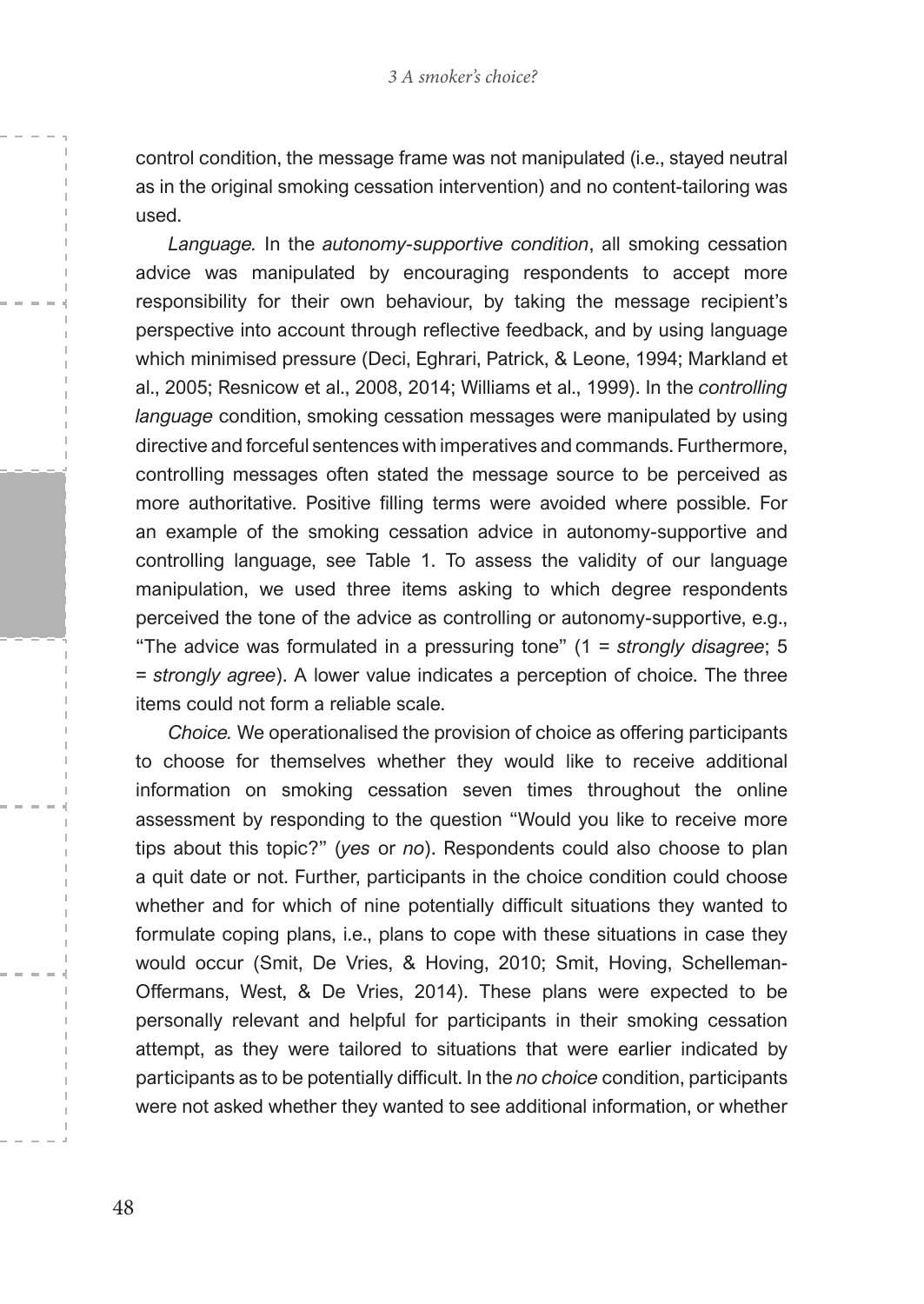they wanted to plan a quit date, but received additional smoking cessation information tailored to their earlier responses and a random quit date within the next two weeks. Furthermore, participants in the no choice condition were instructed to formulate coping plans for all nine situations that were presented by the intervention as situations in which it could be difficult to refrain from smoking. Three items examined the validity of our choice manipulation, by assessing whether respondents perceived a feeling of choice throughout the intervention, e.g., "In this programme, I could choose a quit smoking date myself" (1 = *strongly disagree*; 5 = *strongly agree*). A higher value indicates controlling language use. For the three choice manipulation items, a reliable scale could be formed (Cronbach's  $\alpha$ = .83,  $M$  = 3.39,  $SD$  = 0.33). Respondents in the *no content-tailored control condition* were not offered any opportunity to receive or choose a quit smoking date or to make coping plans for smoking cessation, since formulating – and reading this plan as part of the tailored feedback – could be perceived as content-tailoring.

#### *Measures*

*Background variables.* At baseline (T0), demographic variables were measured: age, gender (1 = *male*, 2 = *female*), living arrangement (1 = *with partner*, 2 = *with partner and child(ren)*, 3 = *with child(ren)*, 4 = *by myself*, 5 = *other*), educational level (1 = *low: primary school/basic school,* 2 = *medium: secondary school/high school degree,* 3 = *high: high school/college degree/ university degree*), presence of respiratory or cardiovascular diseases (1 = *no,* 2 = *yes*). In case of female gender, we also assessed current pregnancy (1 = *no*, 2 = *yes*).

*Outcome.* Seven days post-intervention (T2) respondents' *intention* to quit smoking was measured based on the TPB, by measuring the respondent's intention, desire, and self-prediction to quit smoking (Armitage & Conner, 2001; Francis et al., 2004). Answers were given on a seven-point Likert scale from 1 (*strongly disagree*) to 7 (*strongly agree*), where a higher value indicates a higher intention to quit smoking. The scale had good reliability (Cronbach's  $\alpha$ = .91, *M* = 4.75, *SD* = 0.14).

*Mediators.* Post-intervention (T1), *perceived autonomy-support* was measured with the Virtual Climate Care Questionnaire, which consists of 15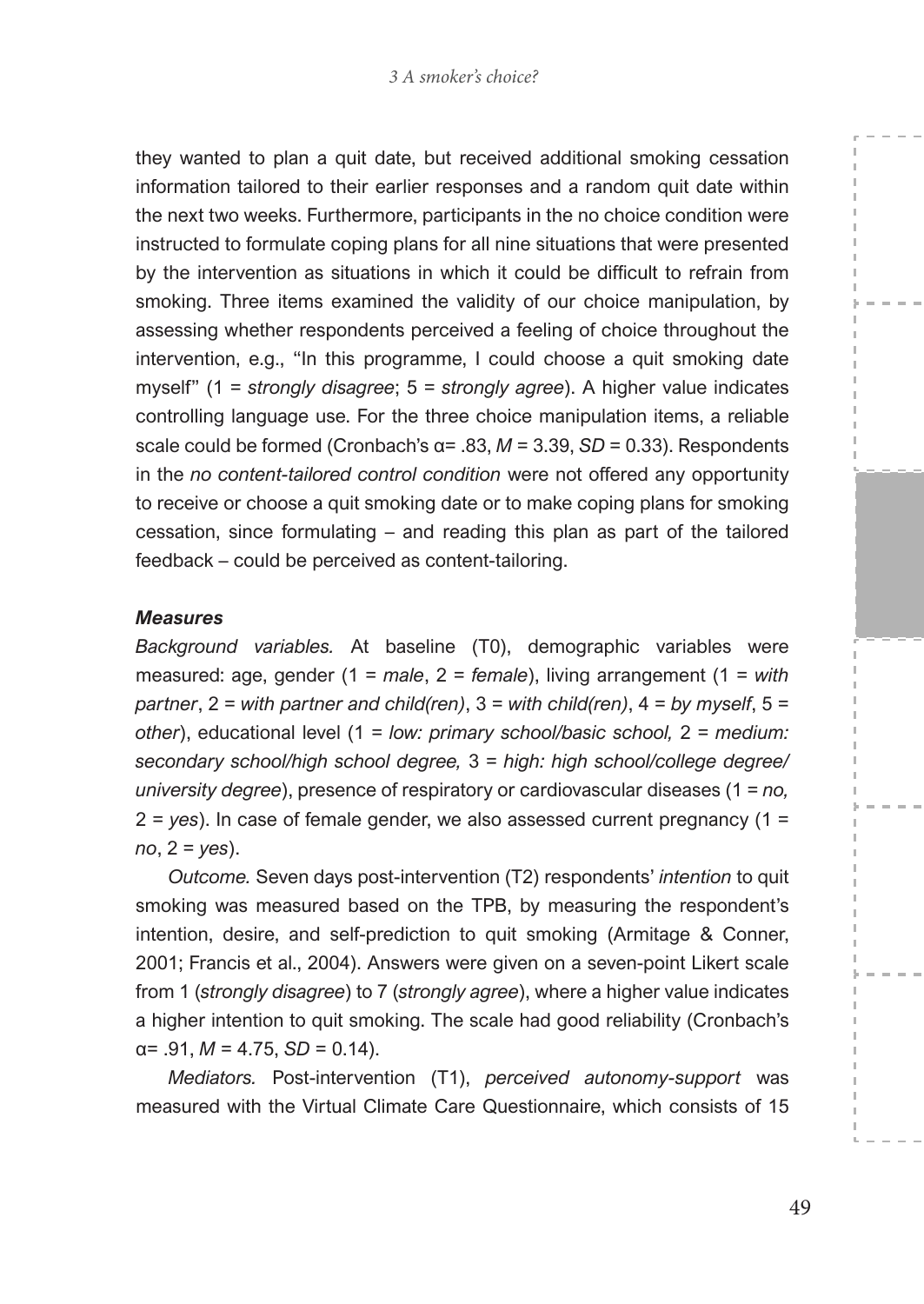|        | Table 1. Example of smoking cessation advice.                                                                                                                                                                                                                                                                                                                                                                                                                                                                                                                                                                                                                                                                                                                                                                                                                                                                                                                                                |                                                                                                                                                                                                                                                                                                                                                                                                                                                                                                                                                                                                                                                                   |
|--------|----------------------------------------------------------------------------------------------------------------------------------------------------------------------------------------------------------------------------------------------------------------------------------------------------------------------------------------------------------------------------------------------------------------------------------------------------------------------------------------------------------------------------------------------------------------------------------------------------------------------------------------------------------------------------------------------------------------------------------------------------------------------------------------------------------------------------------------------------------------------------------------------------------------------------------------------------------------------------------------------|-------------------------------------------------------------------------------------------------------------------------------------------------------------------------------------------------------------------------------------------------------------------------------------------------------------------------------------------------------------------------------------------------------------------------------------------------------------------------------------------------------------------------------------------------------------------------------------------------------------------------------------------------------------------|
|        | Condition Autonomy-supportive language                                                                                                                                                                                                                                                                                                                                                                                                                                                                                                                                                                                                                                                                                                                                                                                                                                                                                                                                                       | Controlling language                                                                                                                                                                                                                                                                                                                                                                                                                                                                                                                                                                                                                                              |
|        | No choice Nice to hear that you wouldn't feel lonelier when you quit smoking. As other You don't think that you wouldn't feel lonelier when you quit s<br>smokers, you are not sure whether you wouldn't feel sad. Many smokers<br>sadness. Often, people feel bored and don't feel like doing anything when being<br>sad. What could you do when you feel sad or lonely? We would like to offer<br>think that smoking would help them against feelings of loneliness, anger, and<br>you some tips. You could watch TV, read a book, call (a) friend(s), go outside<br>or repair something. You could as well plan something nice, such as going to<br>spa. Maybe it would help you to talk about your feelings with<br>that you miss smoking. Maybe you like to distract yourself and think about the<br>someone or write them down. Further, you may try to not think about the fact<br>so the negative thoughts and feelings will fade away.<br>the cinema or the<br>nice things in life, | However, you are not sure whether you wouldn't feel sad. Ac<br>to experts, many smokers think that smoking would help them<br>feelings of loneliness, anger, and sadness. Experts say that many<br>feel bored and don't feel like doing anything when being sad. Thi<br>you must watch TV, read a book, call (a) friend(s), go outside c<br>something. You must look for distraction when feeling sad or lor<br>plan something nice, such as going to the cinema or the spa. A<br>must share your feelings with someone or write them down. Do<br>about it that you miss smoking. You have to think of the nice thing<br>then the negative things will fade away. |
| Choice | Nice to hear that you wouldn't feel lonelier when you quit smoking. As other You don't think that you wouldn't feel lonelier when you quit s<br>smokers, you are not sure whether you wouldn't feel sad. Many smokers<br>think that smoking would help them against feelings of loneliness, anger, and<br>sadness. Often, people feel bored and don't feel like doing anything when being<br>sad. Below, you can choose whether you would like to receive some tips over<br>how to prevent yourself from negative thoughts and feelings.<br>Choice question: Do you want to receive these tips?                                                                                                                                                                                                                                                                                                                                                                                              | However, you are not sure whether you wouldn't feel sad. Ac<br>to experts, many smokers think that smoking would help them<br>feelings of loneliness, anger, and sadness. Experts say that many<br>feel bored and don't feel like doing anything when being sad. Be<br>can choose whether you would like to receive some tips over<br>prevent yourself from negative thoughts and feelings.                                                                                                                                                                                                                                                                       |

Answered "yes": Answered "yes":

What could you do when you feel sad or lonely? We would like to offer you some write them down. Further, you may try to not think about the fact that you miss What could you do when you feel sad or lonely? We would like to offer you some tips. You could watch TV, read a book, call (a) friend(s), go outside or repair tips. You could watch TV, read a book, call (a) friend(s), go outside or repair something. You could as well plan something nice, such as going to the cinema something. You could as well plan something nice, such as going to the cinema or the spa. Maybe it would help you to talk about your feelings with someone or or the spa. Maybe it would help you to talk about your feelings with someone or write them down. Further, you may try to not think about the fact that you miss smoking. Maybe you like to distract yourself and think about the nice things, in smoking. Maybe you like to distract yourself and think about the nice things, in ife, so the negative thoughts and feelings will fade away. life, so the negative thoughts and feelings will fade away.

moking. You don't think that you wouldn't feel lonelier when you quit smoking. cording However, you are not sure whether you wouldn't feel sad. According against to experts, many smokers think that smoking would help them against people feelings of loneliness, anger, and sadness. Experts say that many people s is why feel bored and don't feel like doing anything when being sad. This is why you must watch TV, read a book, call (a) friend(s), go outside or repair ely and something. You must look for distraction when feeling sad or lonely and plan something nice, such as going to the cinema or the spa. Also, you n't think must share your feelings with someone or write them down. Don't think about it that you miss smoking. You have to think of the nice things in life, r repair lso, you s in life.

moking. how to You don't think that you wouldn't feel lonelier when you quit smoking. cording However, you are not sure whether you wouldn't feel sad. According against to experts, many smokers think that smoking would help them against people feelings of loneliness, anger, and sadness. Experts say that many people feel bored and don't feel like doing anything when being sad. Below, you can choose whether you would like to receive some tips over how to ow, you

Choice question: Do you want to receive these tips? Choice question: Do you want to receive these tips?

Answered "yes": Answered "yes":

You must watch TV, read a book, call (a) friend(s), go outside or repair You must watch TV, read a book, call (a) friend(s), go outside or repair something. You must look for distraction when feeling sad or lonely and something. You must look for distraction when feeling sad or lonely and plan something nice, such as going to the cinema or the spa. Also, you plan something nice, such as going to the cinema or the spa. Also, you must share your feelings with someone or write them down. Don't think must share your feelings with someone or write them down. Don't think about it that you miss smoking. You have to think of the nice things in life, about it that you miss smoking. You have to think of the nice things in life, then the negative things will fade away. then the negative things will fade away.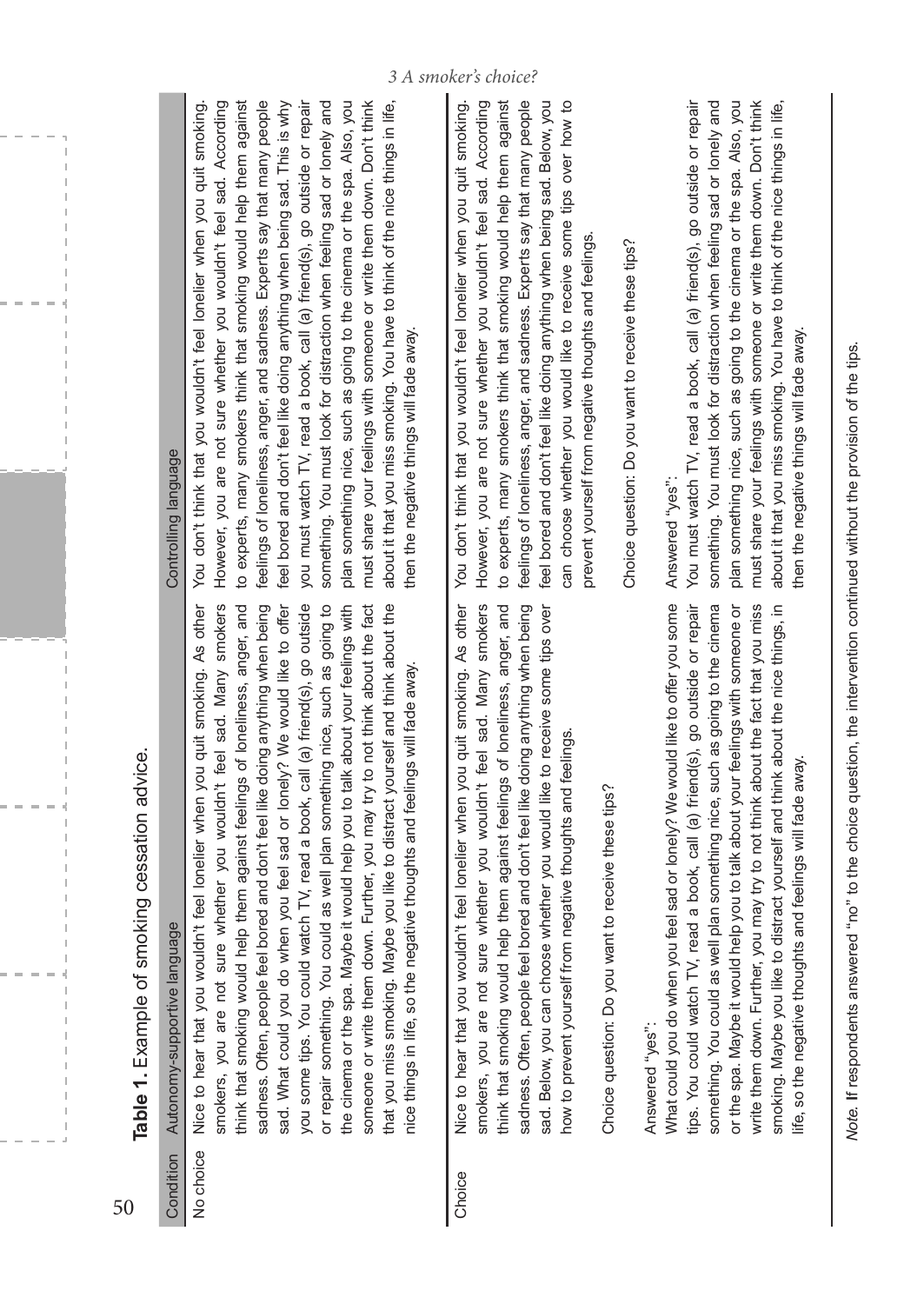items that can be answered on a seven-point Likert scale 1 (*strongly agree)*  to 5 *(strongly disagree*) and a lower value indicates low perceived autonomysupport (VCCQ; Smit et al., 2017). The VCCQ scale had good reliability (Cronbach's  $\alpha$  = .97,  $M$  = 3.46,  $SD$  = 0.15).

After seven days (T2), *self-determined motivation* to quit smoking was measured with the Treatment Self-Regulation Questionnaire (TSRQ; Levesque et al., 2007). The TSRQ has been validated for smoking cessation and was translated from English to Dutch. The TSRQ assesses the degree of selfdetermined motivation people hold with regards to their engagement in a health behaviour and was answered on a seven-point Likert scale ranging from 1 (*not true at all*) to 7 (*very true*), where high values indicate autonomous motivation. The TSRQ sub-scales had good reliability (Cronbach's α self-determined= .89, *M*   $= 3.87, SD = 0.15$ ).

Also at T2, the concepts of attitude, social influence, self-efficacy, and intention to quit smoking were assessed. Eleven items derived from the I-Change model measured *attitude* towards smoking cessation on three dimensions (i.e., disadvantages of smoking cessation, physical and cognitive advantages of smoking cessation) and were answered on a five-point Likert scale ranging from 1 (*no, does not*) to 5 (*yes, does a lot*), with higher items indicating a positive attitude towards smoking cessation (and a negative attitude towards smoking cessation for items measuring disadvantages of smoking cessation, respectively). All sub-scales appeared to have acceptable reliability (Cronbach's α disadvantages= .76, *M* = 2.27, *SD*= 0.59; Cronbach's α physical= .77, M = 4.05, SD = 0; Cronbach's α cognitive= .74, *M* = 3.25,  $SD = 0.48$ ).

*Social influence* was assessed based on the I-Change Model, measuring the concepts of social support (three items) and social norms (three items), which take into account a respondent's partner, children, and family and were formulated as statements to which respondents could answer within five response categories ranging from 1 (*no support to quit smoking*) to 5 (*a lot of support to quit smoking*) (De Vries et al., 2003a; Smit, De Vries, et al., 2012). We recoded the social support scale, as we considered respondents who answered '9 = not applicable' as people who did not receive social support (Hoving, Mudde, & De Vries, 2006). The sub-scales for social support and social norms had acceptable to good reliability (Cronbach's α social norms = .71,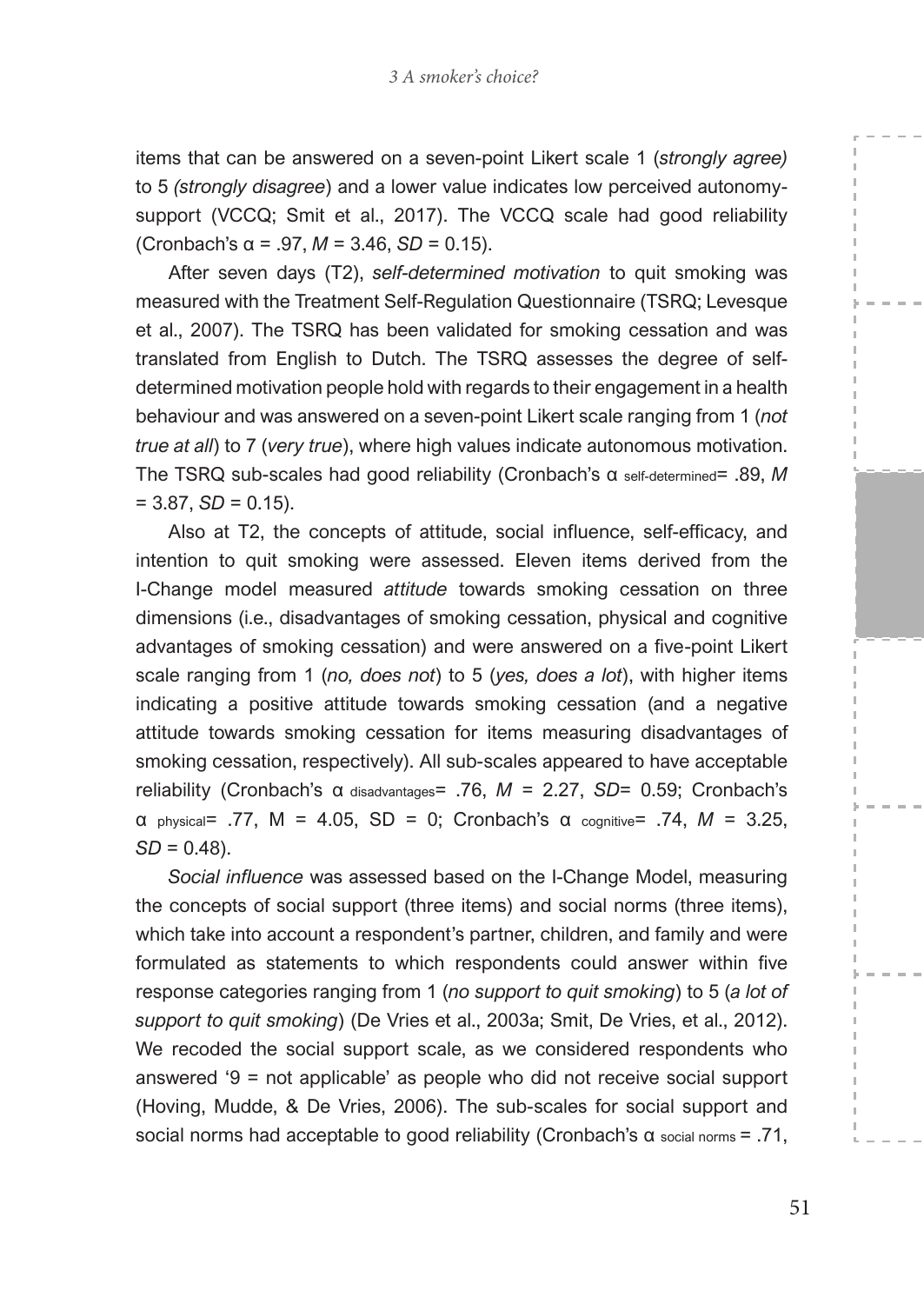*M* = 2.19, *SD* = .05; Cronbach's α social support = .57, *M* = 3.20, *SD* = .08).

*Self-efficacy* was measured according to the I-Change Model by nine items, which were answered on a five-point Likert scale from 1 (*strongly disagree)* to 5 (*strongly agree*) and people with a lower value having a low selfefficacy perception. The scale had good reliability with Cronbach's alpha = .90 (*M* = 3.27, *SD* = .18). The scale measured respondents' stress-, routine-, and skill perceptions to refrain from smoking (e.g., *Do you think you can refrain from smoking after dinner?*).

*Moderator.* At T0, *need for autonomy* was measured with the Health Causality Orientations Scale (HCOS). The HCOS is a novel scale, which is based on the General Causality Orientations Scale (Deci & Ryan, 1985b). Responses were given on a five-point Likert scale from 1 (*very unlikely*) to 5 (*very likely*) and participants scoring high on the response scale having a higher need for autonomy. Participants received four different vignettes for which they had to indicate the likelihood of responding in three different ways (each reflecting a different type of orientation, i.e., self-determined, and controlled orientation towards experts, and towards family and friends). For instance, one of the vignettes read *Imagine you would have to get motivated*  to quit smoking. How likely would it be that you would: (A) motivate yourself (self-determined orientation), *(B) ask an expert to motivate you* (controlled orientation experts)*, (C) ask family and friends to motivate you* (controlled orientation family and friends). Mean scores of the four responses reflecting a self-determined orientation resulted in a reliable scale (Cronbach's α= .76,  $M = 3.95$ ,  $SD = 0.13$ <sup>2</sup>. Full descriptions of scales including item-wording and factor loadings are provided in appendix A2.

#### *Statistical analysis*

First, descriptive analyses were conducted to determine sample characteristics. Second, two-sided t-tests and chi-square tests and analysis of variance (ANOVA) were conducted where appropriate to check for differences in background variables and smoking related behaviours between the intervention and

<sup>2</sup> We also measured controlled orientation with eight items from the HCOS, which are for conciseness reasons not further described above. Items that reflected a controlled orientation combined into in scales with good reliability both for experts (Cronbach's  $\alpha$  = .86,  $M$  = 2.69, SD = 1.05) and for family and friends  $(\alpha = .89, M = 2.63, SD = 1.04)$ , and correlations of controlled items with autonomous items were – as expected – in a different direction than self-determined items.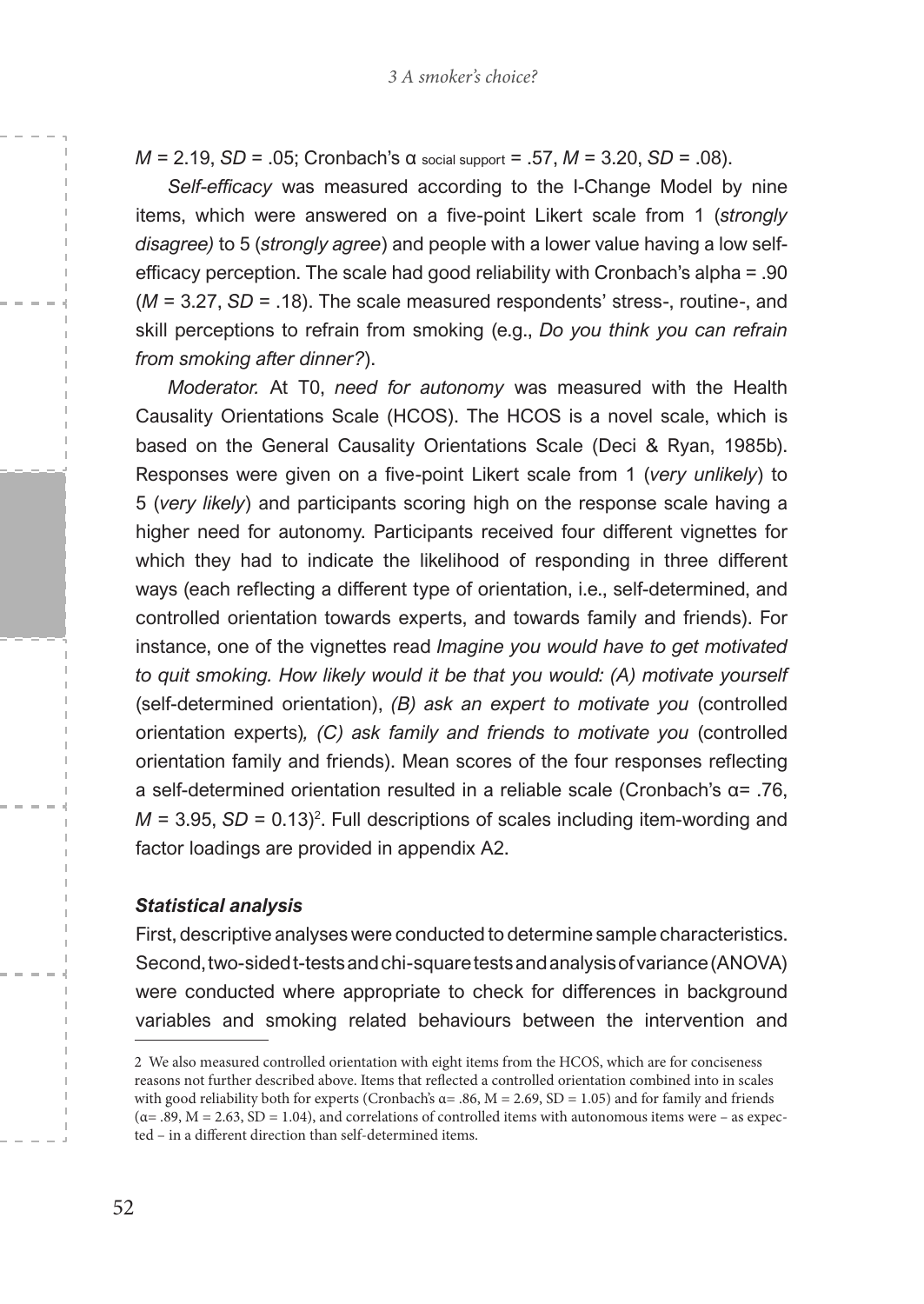control groups. Also, ANOVAs were conducted to assess differences between our conditions and perceived autonomy-support, to assess whether our manipulation worked as intended. In addition, we conducted a non-response analysis to determine whether selective dropout had occurred by comparing those who completed the questionnaire at T2 with those lost to follow-up at T2 with regard to the same set of variables, with two-sided t-tests and chi-square tests. These analyses were all done using the statistical computer software program IBM SPSS version 25.

The full hypothesised model was tested with Structural Equation Modelling (SEM) in IBM AMOS version 25. SEM is better suited to conduct moderated mediation analysis of more complex regression models compared to conventional multiple regression, as SEM tests the overall goodness-of-fit of the theoretical model, which moderated mediation analysis using multiple regression (e.g., in SPSS) is unable to do. Also, SEM captures changes and additional relationships in the model that may emerge between variables (Kline, 2011). Multiple linear regression would be more difficult to regress multiple mediating and moderating variables simultaneously, as hypothesised in our model. Another benefit of SEM is that it combines a structural model with a measurement model, which subsequently reduces measurement error (i.e., systematic and random), as it is not assumed that scales perfectly measure underlying concepts.

SEM analysis was conducted with data from 626 participants from the experimental conditions. Firstly, we assessed the measurement of our theoretical constructs using confirmatory factor analysis. Then, interaction terms were created to test a moderation of the need for autonomy on the effect of choice and language, and their combination, on perceived autonomysupport. As we used latent variables for the analysis, matched-pair products were created, according to Marsh, Wen, and Hau (2004). With this method, information from the same indicator is not repeated (Kline, 2011). This was done for clarity reasons, as creating latent interaction terms with all possible combinations of the indicators would have made the model too complex. Next, interaction terms were stepwise added to the measurement model. We added error covariances between moderator-items and their interaction terms. This was expected, as those items were constructed by multiplication with each other and had high correlations  $(\geq .8)$ . Also, error-covariances were

53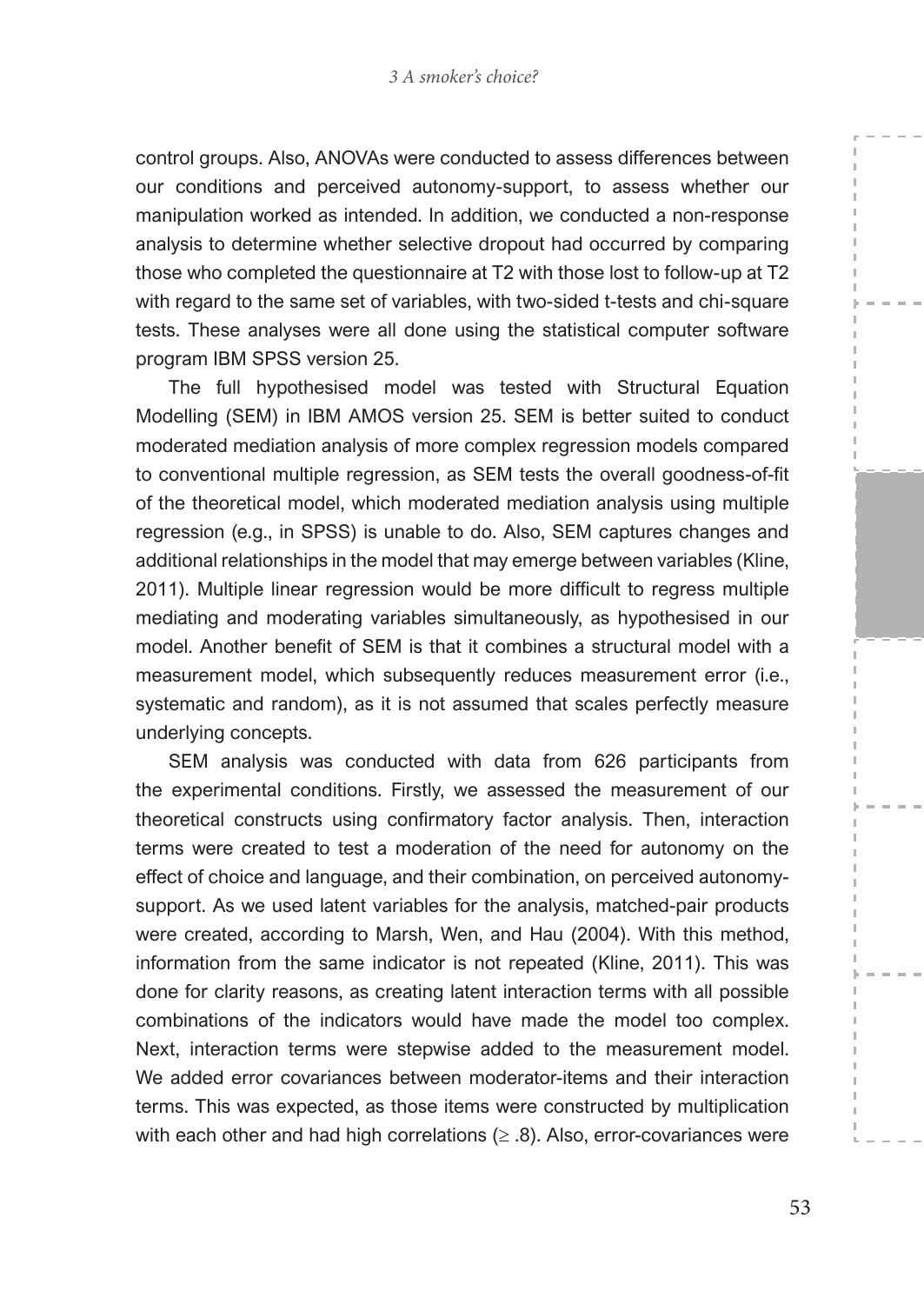added among items measuring social norms, as those items measured similar concepts. After establishing model fit with the measurement model, we built the structural regression model based on our hypotheses with direct paths from the exogenous variables (i.e., language, choice, their combination and the need for autonomy) to perceived autonomy-support (*H1a,b,c, H3a,b,c*) (Figure 3). Also, we added direct and indirect paths from all exogenous variables to self-determined motivation (*H2a,b,c,d*) (Figure 3). Furthermore, we added direct and indirect paths from self-determined motivation, attitudes, social influence, and self-efficacy to the intention to refrain from smoking *(H4)*  (Figure 3).

As our hypothesised structural regression model is nested under the earlier predicted measurement model, we compared this model to the measurement model with a chi-square comparison test<sup>3</sup>. Succeeding to establish sufficient model fit for our hypothesised model, we interpreted the model structure. As our model is very complex, for clarity reasons we present the results only for the significant regression weights. The significance level was set at 5% and we report total unstandardised effects. An a-priori power analysis estimated that a sample size of a minimum of 738 participants should be sufficient to detect small effects and interaction effects (power level = .80, effect size *f* = 0.15).

#### **RESULTS**

#### *Sample characteristics and non-response analysis*

Sample descriptives can be found in Table 2. Comparisons of the 798 participants who completed the study and the 213 participants who were lost-to-follow-up after seven days showed no significant differences in demographics, such as gender, age, educational level.

However, people who did not complete the follow-up measurement were significantly more often living alone (= 10.25; *df* = 4; *p*=036), had lower perceptions of perceived autonomy-support (*t* = -3.14, *df* = 1009, *p* = .002),

<sup>3</sup> We acknowledge that there might be existing equivalent models, however, we argue that those models would not be plausible according to SDT and theories of planned behaviour. Also, our theoretical model has been previously tested and proven to be valid. For a meta-analysis, see Hagger and Chatzisarantis (2009). Furthermore, we conducted an experiment and therefore adaptions of causal paths from the experimental conditions were not possible. Thus, we did not compare our measurement model to equivalent models.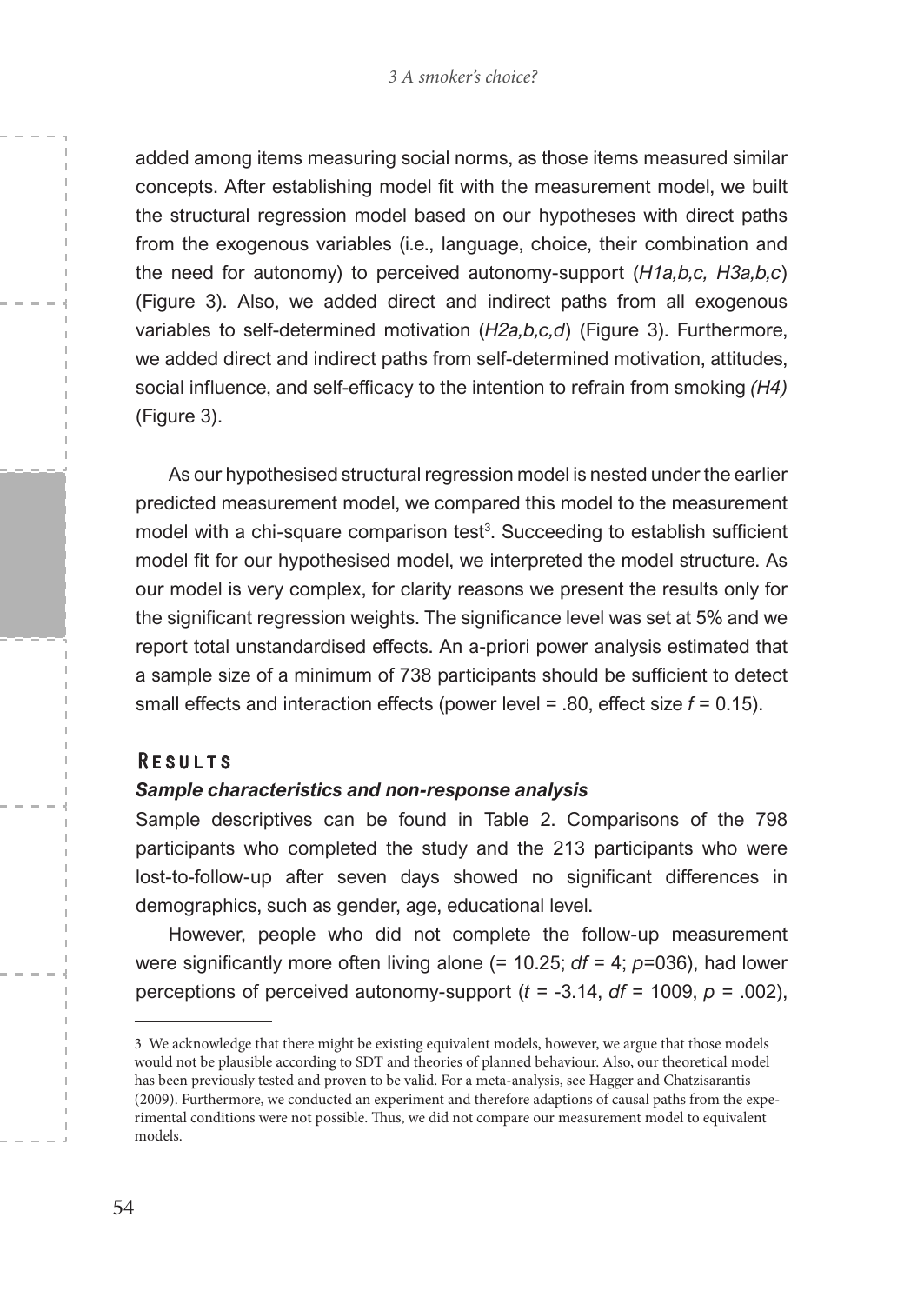and had more positive attitudes towards smoking cessation (*t* = -2.20, *df* = 1009,  $p = 0.028$ ). The analysis did not reveal significant differences in smoking related behaviours, such as number of cigarettes smoked per day or past quit attempts (Table 2). Attrition after seven days was unrelated to experimental condition.

#### *Randomisation*

Comparisons of participants' demographics, such as age and educational level, as well as their smoking behaviour did not show significant differences between the experimental conditions, expect from one item assessing addiction level. Thus, we deemed the randomisation successful.

#### *Manipulation assessment*

As expected, participants in the choice conditions perceived more choice (*M*  = 3.71, *SD* = .97) than participants in the no choice condition (*M* = 2.98, *SD* = .88), *F*(1) = 125,345, *p* < .001 as higher values indicate a perception of choice. Three items testing whether the tone of our messages was perceived as intended were analysed separately. Only two language manipulation items showed significant differences between participants who received smoking cessation advice in autonomy-supportive language (*M* = 2.85, *SD* = 1.08; *M*  $= 2.35$ , *SD* = 1.00) compared to controlling language (*M* = 3.12, *SD* = 1.07; *M* = 2.53, SD = 1.13), *F*(1) = 12,706, *p* < .001 and *F*(1) = 5,421, *p* = .020 respectively, while lower mean scores indicate autonomy-support. One item, namely *I feel understood by the smoking cessation advice* did not show significant differences among the autonomy-supportive and the controlling language condition (autonomy-supportive language condition: *M* = 3.48; *SD* = 1.01 compared to controlling language condition: *M* = 3.51; *SD* = .95).

#### *Normality*

We evaluated the assumptions of multivariate normality and linearity, and observed several outliers among endogenous variables (i.e., perceived autonomy-support, self-determined motivation, social norms, negative and positive attitudes towards smoking cessation). All outliers were checked, considered random and therefore not removed. There was no missing data among the endogenous variables and we chose to use maximum likelihood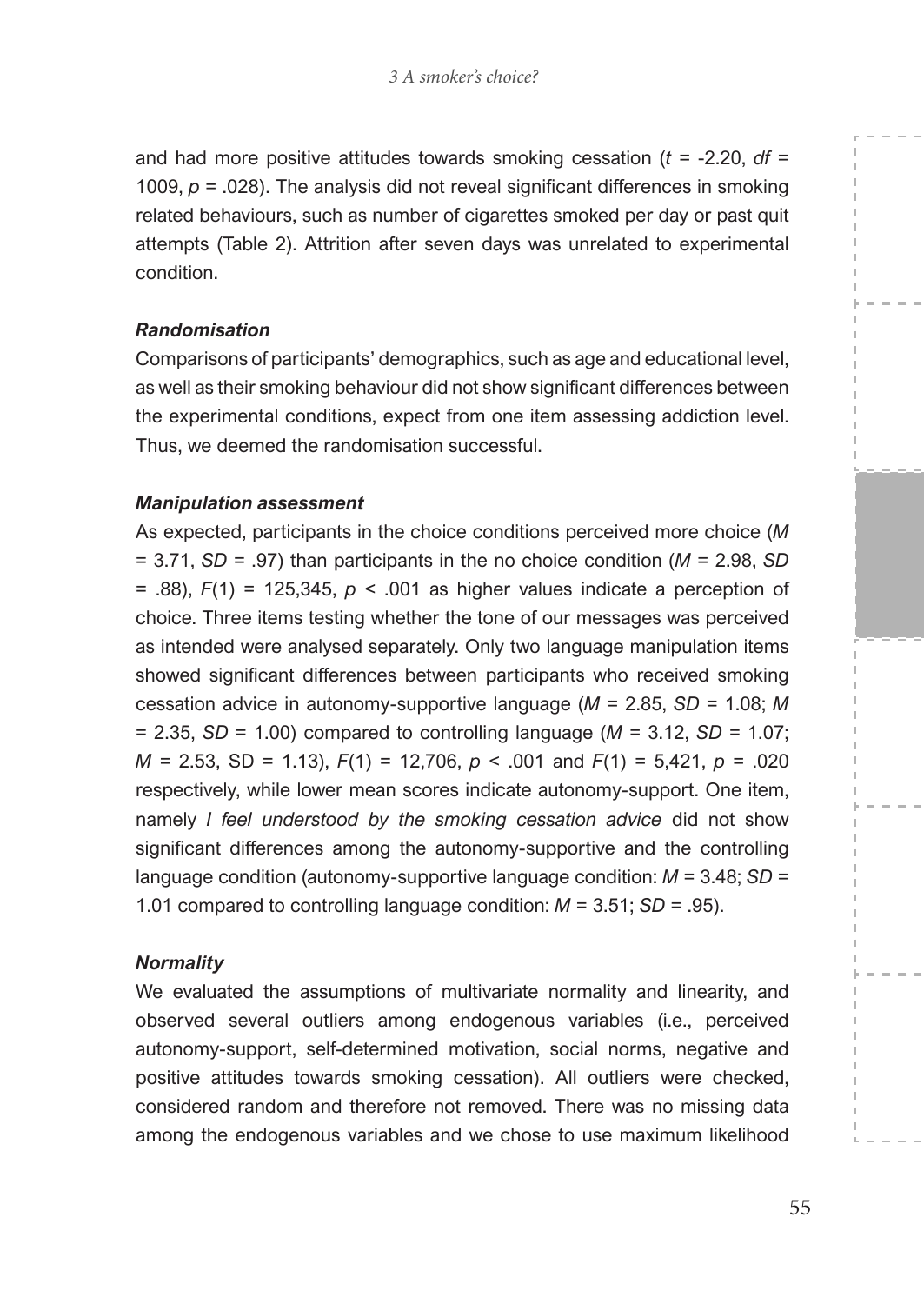|                                | Participants at T2 |      | Participants in<br>experimental<br>conditions <sup>4</sup> |      | Dropout        |                |
|--------------------------------|--------------------|------|------------------------------------------------------------|------|----------------|----------------|
|                                | n                  | $\%$ | n                                                          | %    | N              | $\%$           |
| n                              | 798                |      | 626                                                        |      | 213            |                |
| Demographics                   |                    |      |                                                            |      |                |                |
| Sex (females)                  | 351                | 44   | 259                                                        | 41.4 | 101            | 47.4           |
| Age (years), M (SD)            | 49.2<br>(14.1)     |      | 49.3<br>(14.4)                                             |      | 48.2<br>(14.8) |                |
| <b>Educational level</b>       |                    |      |                                                            |      |                |                |
| High                           | 246                | 30.8 | 200                                                        | 31.9 | 66             | 31             |
| Middle                         | 427                | 53.5 | 323                                                        | 51.6 | 111            | 52.1           |
| Low                            | 124                | 15.5 | 102                                                        | 16.3 | 33             | 15.5           |
| Other/missing                  | 1                  | 0.1  | 1                                                          | 0.2  | 3              | 1.4            |
| Living arrangement             |                    |      |                                                            |      |                |                |
| With partner                   | 282                | 35.3 | 221                                                        | 35.3 | 63             | 29.6           |
| With partner and child(ren)    | 228                | 28.6 | 174                                                        | 27.8 | 48             | 22.5           |
| With child(ren)                | 50                 | 6.3  | 35                                                         | 5.6  | 15             | $\overline{7}$ |
| Alone                          | 218                | 27.3 | 178                                                        | 28.4 | 80             | 37.6           |
| Other/missing                  | 20                 | 2.5  | 18                                                         | 2.9  | $\overline{7}$ | 3.3            |
| Number of daily smoked:        |                    |      |                                                            |      |                |                |
| Cigarettes, M (SD)             | 9.7(9.1)           |      | 9.4(9.1)                                                   |      | 9.9(8.9)       |                |
| Shags, M (SD)                  | 5.7(8.5)           |      | 5.9(8.4)                                                   |      | 5(8.4)         |                |
| Cigars, M (SD)                 | 0.3(1.6)           |      | 0.3(1.6)                                                   |      | 0.4(2.6)       |                |
| Cigarillos, M (SD)             | 0.3(2.4)           |      | 0.3(2)                                                     |      | 0.2(1.3)       |                |
| Pipes, M (SD)                  | 0.1(0.9)           |      | 0.1(0.9)                                                   |      | 0(0.5)         |                |
| Earlier quit attempts          |                    |      |                                                            |      |                |                |
| Earlier quit attemps M (SD)    | 5.4<br>(40.1)      |      | 4.2<br>(21.9)                                              |      | 3.7(5.8)       |                |
| Existence of (chronic) disease |                    |      |                                                            |      |                |                |
| Heart disease                  | 99                 | 12.4 | 82                                                         | 13.1 | 27             | 12.7           |
| <b>COPD</b>                    | 150                | 18.8 | 121                                                        | 19.3 | 33             | 15.5           |
| <b>Diabetes</b>                | 69                 | 8.6  | 59                                                         | 9.4  | 22             | 10.3           |
| Cancer                         | 66                 | 8.3  | 54                                                         | 8.6  | 17             | 8              |

**Tabel 2.** Comparison of participants who completed the study with those who dropped

*Note.* M=Mean; Standard deviations are presented in parentheses.

<sup>56</sup> 4 Only respondents who were considered for analysis without respondents randomized into the control condition.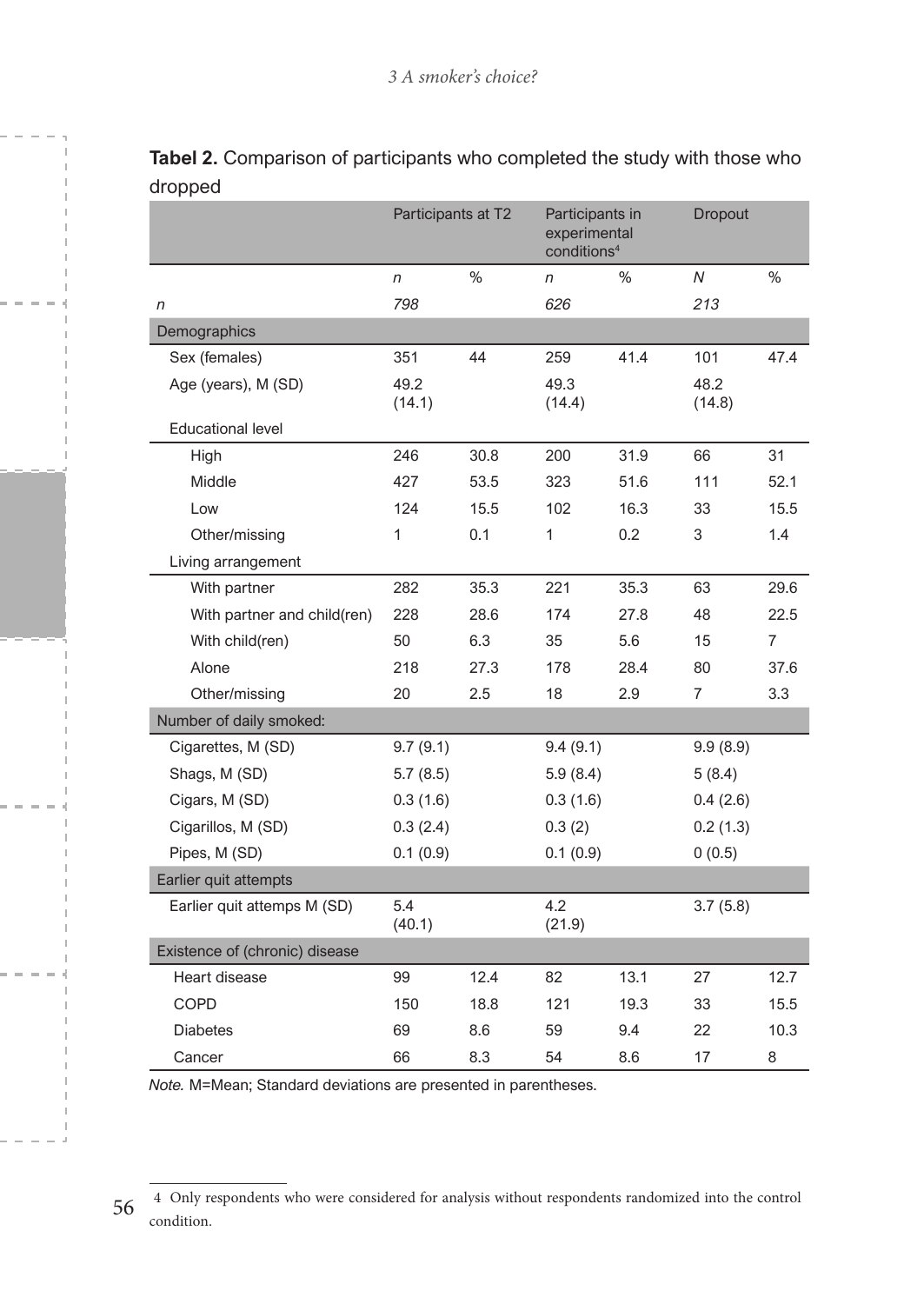parameter estimation with 200 bootstrap samples with the bootstrap factor set at 2, as one item from social influence was non-normally distributed (Kurtosis = 3.93; Skewness = 2.06). No multicollinearity existed.

#### *Confirmatory factor analysis to establish the measurement model*

We conducted a CFA with all factors relating to our theoretical model (i.e., autonomy-supportive language, offering choice, their combination, need for autonomy, perceived autonomy-support, self-determined motivation, attitude, social influence, self-efficacy, and intention). Our default measurement model appeared to have a poor model fit according to conventional goodness-offit indices (Byrne, 2016):  $\chi^2$ <sub>df= 1461</sub> (3810,711),  $p$  <.001<sup>5</sup>, CMIN/DF = 2,608, Comparative Fit Index (CFI) = .89; Root Mean Square Error of Approximation (RMSEA) = .051, 90% confidence interval (CI) [.049, .053]. The modification indices suggested several error correlations: one between items of perceived autonomy-support, one between items measuring self-determined motivation, one between items measuring social influence, and three between items measuring self-efficacy. Stepwise adding those six error-covariances led to significantly better model fit. Table 3 provides an overview of model fit indices without and with interactions. Standardised factor loadings (see appendix A2) were all near to or above .70 showing good convergent validity, except for four items measuring attitudes towards smoking cessation, two items measuring social support and one item from social norms, two items measuring selfefficacy, one item assessing self-determined motivation, and two items from need for autonomy, which loaded with lower values (range: 0.22 and 0.64) on scales. As those items also had lower residual covariances, we assumed random measurement error.

|                    | <b>Models</b> | No interaction       | Only 2-way interaction | All interactions   |
|--------------------|---------------|----------------------|------------------------|--------------------|
| <b>Fit indices</b> |               |                      |                        |                    |
| CMIN $(df)$        |               | 3 300, 313 (1455)*** | 4112,866 (1893)***     | 4529,789 (2128)*** |
| CFI                |               | .92                  | .94                    | .95                |
| RMSEA [CI]         |               | $.045$ [.043, .047]  | $.043$ [.042, .045]    | $.042$ [ 041, 044] |

#### **Table 3.** Fit indices of the measurement model

*Note.* CMIN = Chi-square. Df = degrees of freedom. CFI = comparative fit index; RMSEA = root mean square error of approximation. CI = 90% Confidence interval. \*\*\* *p* < .001.

<sup>57</sup> 5 As our sample size exceeds 400 cases, the chi-square was expected to be statistically significant (http://davidakenny.net/cm/fit.htm).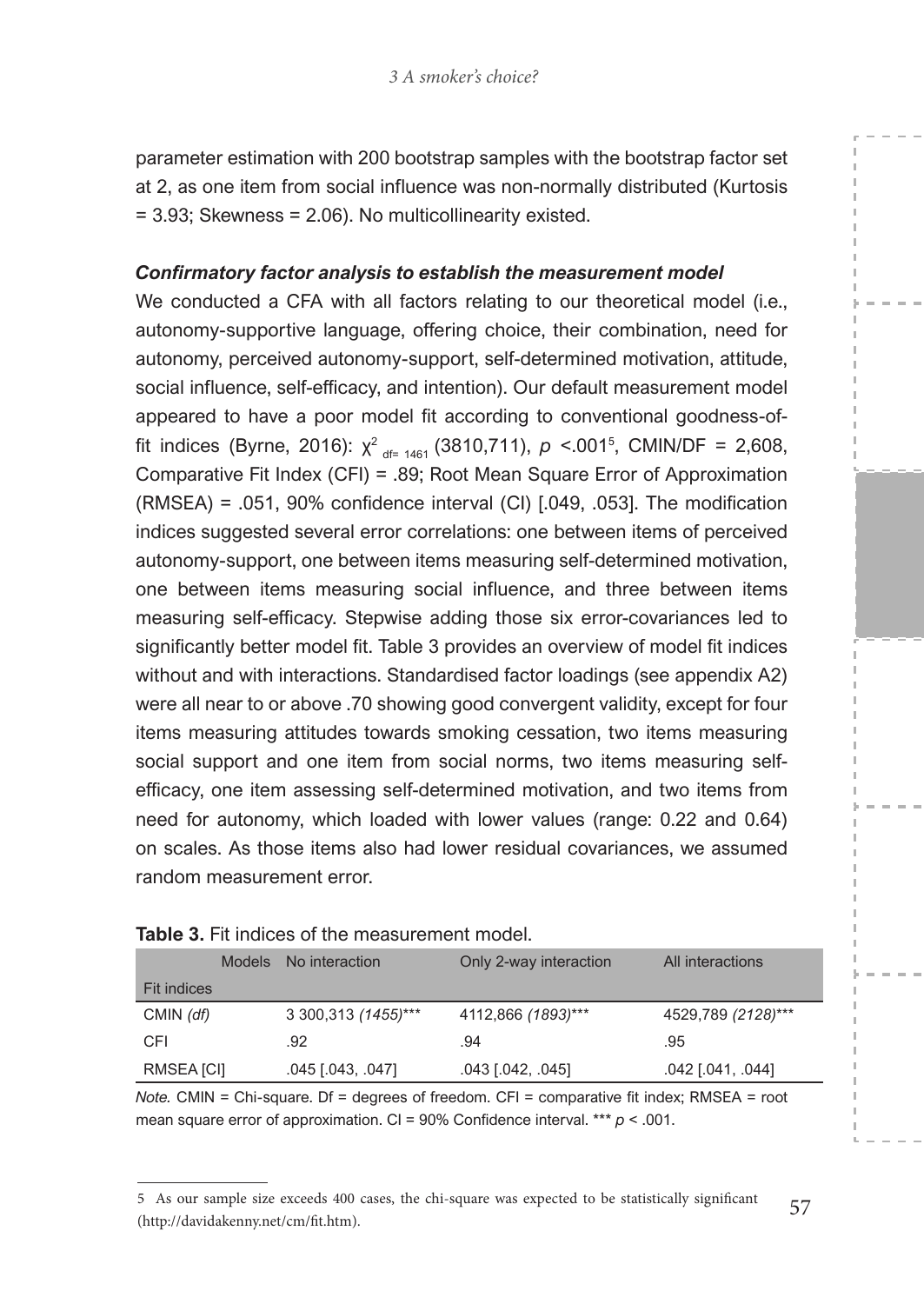#### *Model Testing*

Our hypothesised model without the interaction terms of the moderator had good fit with the data  $\chi^2$  df= 1507 (3562,635),  $p = .000$ , CMIN/DF = 2,364, CFI=.91, and RMSEA of .047, 90% CI [.045, .049]. When adding the 3-way interaction of the need for autonomy and the experimental conditions, the structural model still had good fit with the data  $\chi^2$  df= 2203 (4539,979),  $p < .001$ , CMIN/DF = 2,061 , CFI=.95, and RMSEA of .041, 90% CI [.039, .043]. The results from SEM analysis are depicted in the structural model in Figure 3.

#### *Hypothesis testing*

*Effects of autonomy-supportive message frames on perceived autonomysupport and self- determined motivation*. In hypothesis 1, we expected a positive effect from autonomy-supportive language use (*H1a*), the provision of choice (*H1b*), and their combination (*H1c*) on perceived autonomy-support. Neither the use of autonomy-supportive language, the provision of choice, nor their combination had a significant effect on perceived autonomy-support. Subsequently, we reject hypothesis 1. Next, in our second hypothesis, we assumed that the use of autonomy-supportive language (*H2a*) and the provision of choice (*H2b*), as well as their combination (*H2c*), would lead to higher levels of self-determined motivation and that those effects were mediated via perceived autonomy-support (*H2d*). There was no significant effect of autonomy-supportive language, the provision of choice, or their combination on self-determined motivation to quit smoking. Also, perceived autonomysupport did not significantly mediate the effects of autonomy-supportive language and the provision of choice on self-determined motivation. Thus, we also reject hypothesis 2. Mean values of perceived autonomy-support, which were rather on the higher end of the scale, are provided in Table 4.

*Moderation of the need for autonomy.* We expected that people with a high need for autonomy would perceive higher levels of autonomy-support when receiving smoking advice in autonomy-supportive language (*H3a*), when being offered with choice (*H3b*), and even more so with their combination (*H3c*), than people with a low need for autonomy. Results from the structural model with interaction terms showed no significant moderation of respondents' need for autonomy on effects of autonomy-supportive language use, the provision of

58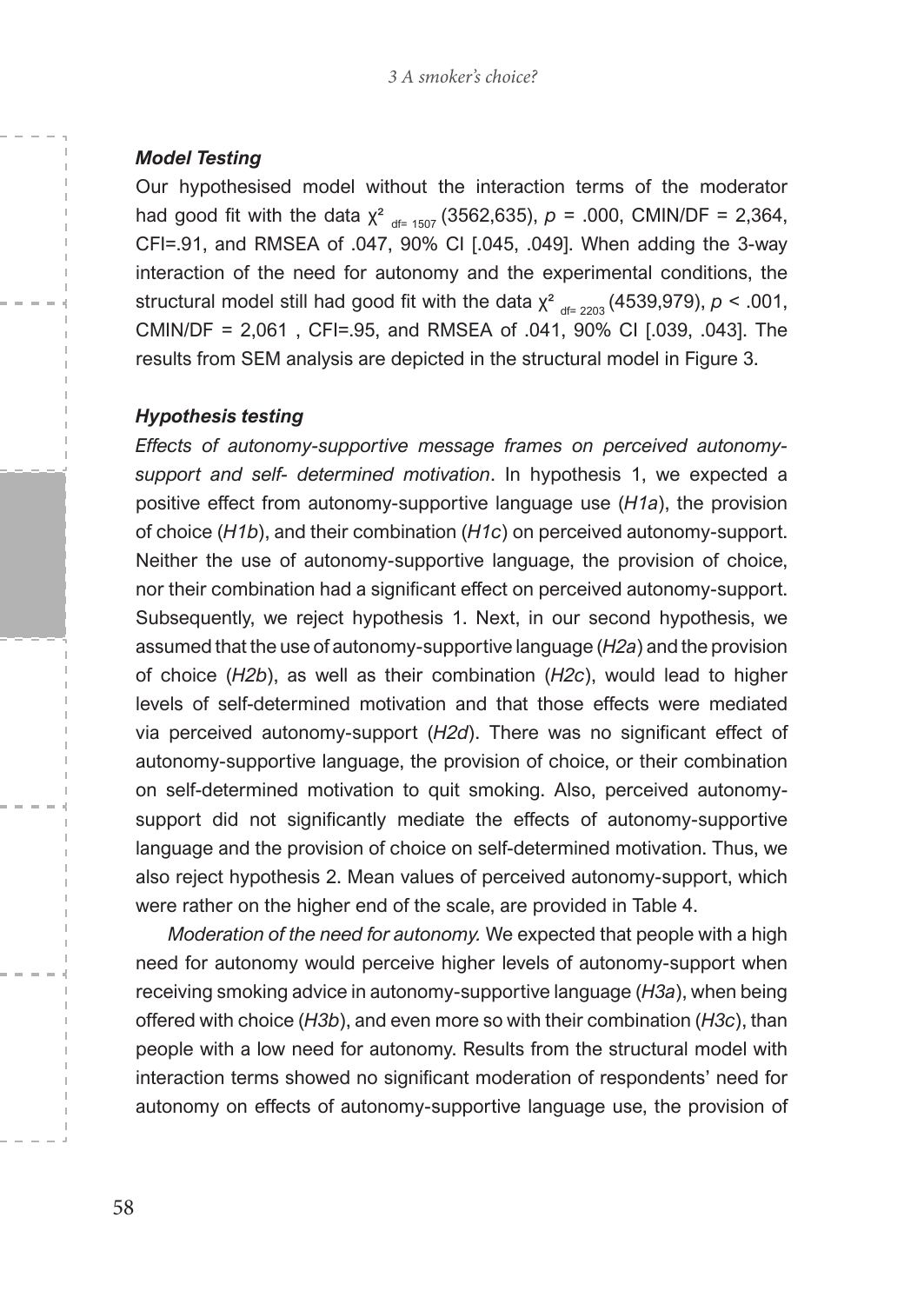choice, nor their combination on perceived autonomy-support. Yet, the need for autonomy had a positive direct effect on perceived autonomy-support (*b* = .31, *p* = .005). Hypothesis 3 is rejected. Also, as depicted in Table 4, smokers' need for autonomy was rather high.

| Table 4. Means of perceived autonomy-support and need for autonomy per |
|------------------------------------------------------------------------|
| experimental condition ( $N = 626$ ).                                  |

| Dependent variable                                | Perceived<br>autonomy-support | Need for<br>autonomy |
|---------------------------------------------------|-------------------------------|----------------------|
| Condition (N)                                     | M(SD)                         | M(SD)                |
| Autonomy-supportive language $*$ choice (N = 167) | 3.37(.83)                     | 3.95(.83)            |
| Autonomy-supportive language * no choice (N =160) | 3.48(.82)                     | 3.92(.74)            |
| Controlling language * choice (N = 147)           | 3.45(.73)                     | 3.89(.73)            |
| Controlling language $*$ no choice (N = 152)      | 3.54(.74)                     | 3.89(.74)            |
| Overall M (SD)                                    | 3.46(.78)                     | 3.87(.76)            |

*Note*. N = Number of respondents. M= Mean. SD = Standard Deviation.

*Effects from self-determined motivation to quit smoking on intention to quit.*  In hypothesis 4, we expected that self-determined motivation led to intention to quit smoking via self-efficacy, attitudes, and social influence. With our structural model, we could confirm a significant positive effect from self-determined motivation on intention to quit smoking (*b* = .86, *p* < .001), which was mediated by negative attitudes towards smoking cessation, subjective norms, and selfefficacy,. Moreover, self-efficacy had a weak positive direct effect on intention ( $b = .13$ ,  $p = .002$ ), whereas negative attitudes towards smoking cessation had a negative direct relationship with intention to quit smoking  $(b_{\text{negative attributes}} =$ -.29, *p* < .001) and receiving social support for smoking cessation enhanced intention to quit ( $b_{\text{social support}}$ = .09,  $p$  = .012). Thus, we confirm hypothesis 4. An overview of the direct and indirect effects is provided in appendix A1.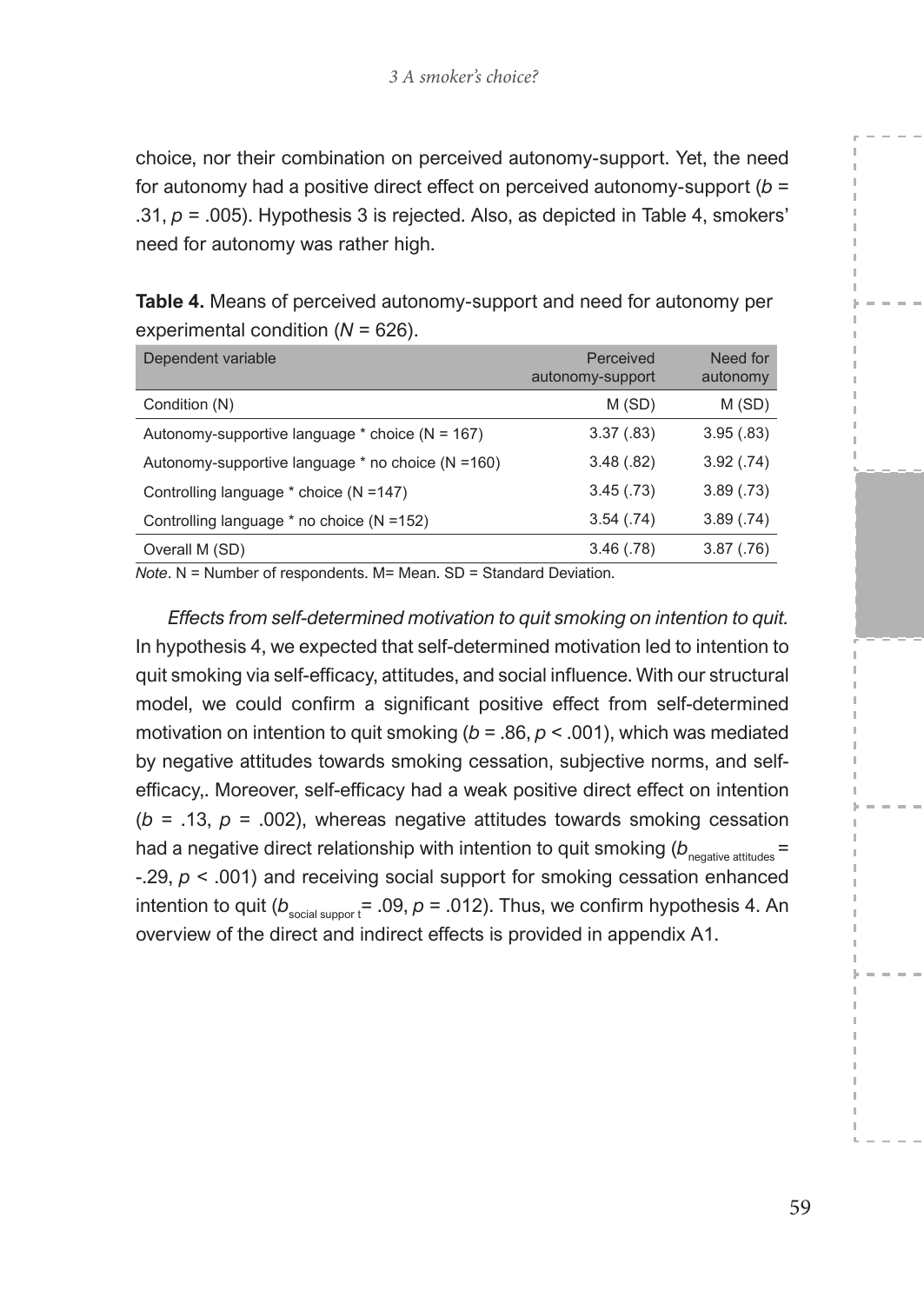

**Figure 3**. Hypothesised structural model with significant paths.

*Note.* Results are presented as standardised total effects. For clarity, items of latent variables (ellipse) are not presented. Observed variables are presented as rectangles. Cog = cognitive advantages of smoking cessation. Phy = physical advantages of smoking cessation. Con = disadvantages of smoking cessation. Dotted lines represent non-significant paths. Straight lines represent significant paths (p < .05).

#### **Discussion**

The aim of the present study was to test the effectiveness of autonomysupportive message frames in online communication about smoking cessation by means of testing the effects of the use of autonomy-supportive language and the provision of a choice on perceived autonomy-support. Also, we sought to test whether the individual need for autonomy interacted with the message frame used, in such a way that individuals with a higher need for autonomy would benefit more from autonomy-supportive message framing. Next, we tested whether autonomy-supportive message frames could lead to enhanced self-determined motivation to quit, and if this eventually led to the formation of a stronger intention to quit smoking. To the best of our knowledge, this was the first study testing effects of autonomy-supportive message frames in the context of an online health communication intervention aimed at smoking cessation.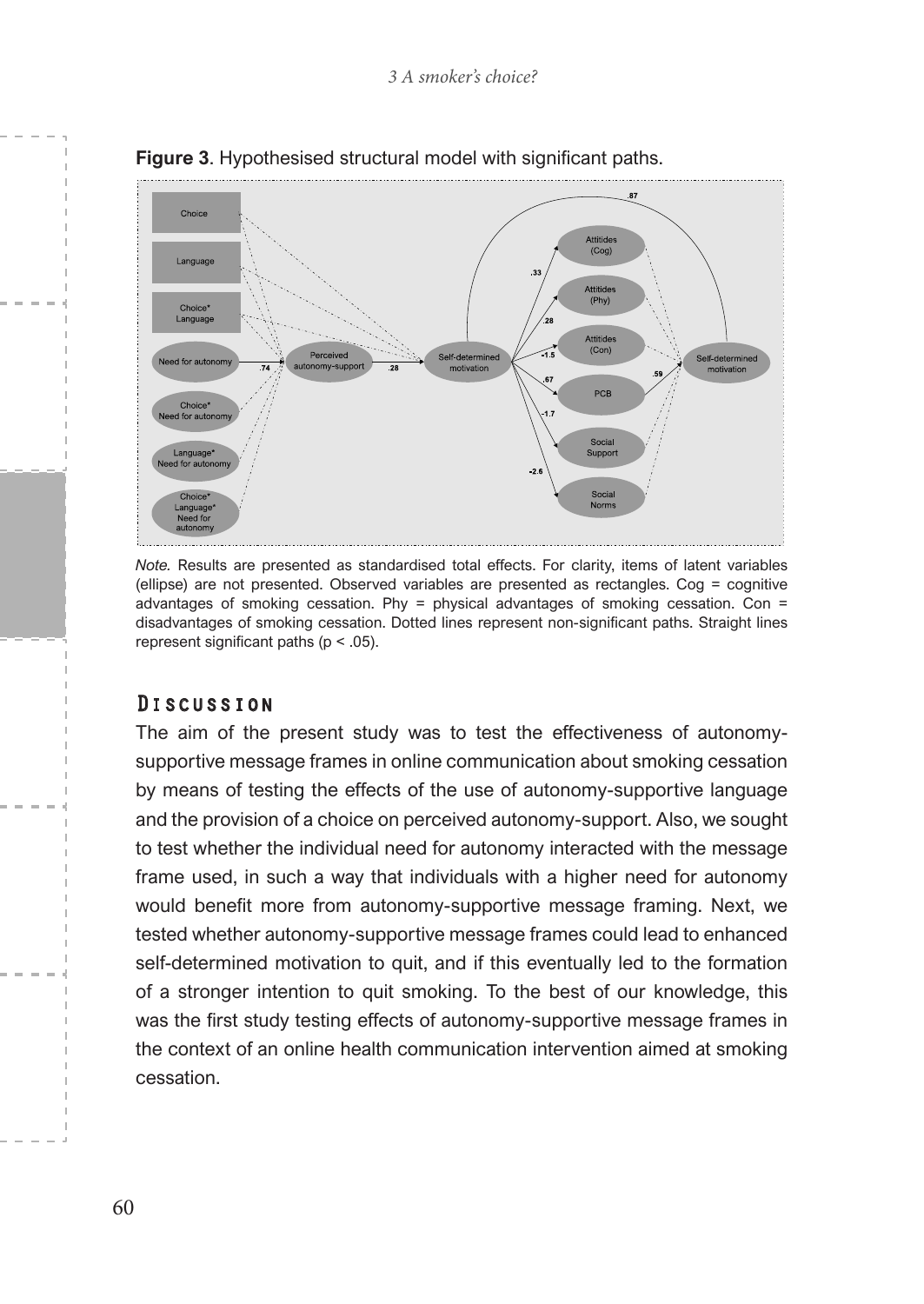## *Effects of the use of autonomy-supportive language, the provision of choice, and the need for autonomy on perceived autonomy-support and self-determined motivation*

Contrary to our expectations, we did not find any significant effects of autonomysupportive language, the provision of choice, or their combination on people's perceived autonomy-support. Also, we had to reject our hypothesis that the use of autonomy-supportive language and the provision of choice would lead to more self-determined motivation to quit smoking. Notable, however, is that the average level of perceived autonomy-support was rather high across all conditions, even in the control condition. Since smokers across all conditions – even in the neutrally formulated and non-tailored control condition – reported high levels of perceived autonomy-support, it could be that the internet environment itself is perceived as an autonomy-supportive context. People looking for online health communication interventions are able to do so whenever the time and location is convenient for them. Regardless of the type of message frame used, the internet environment could have led to such a feeling of freedom and choice, that variations in message frame no longer mattered. No literature was found to confirm this assumption. Moreover, participants' positive motivation to quit smoking, which was an inclusion criterion for this study, could possibly explain these findings. That is, participants who already wished to quit smoking before their enrolment in the study might not have perceived a pressure to stop (i.e., lower perceived autonomy-support) when receiving smoking cessation tips in controlling language or when not being provided with choice, in potential contrast with participants not yet motivated to quit. Smokers not (yet) motivated to quit smoking could have felt more pressure to quit and still have negative attitudes towards smoking cessation, which in turn could have diminished their perceived autonomy-support. Also, given study participant's positive motivation to quit, these participants could have already formed a positive opinion about smoking cessation. Thus, controlling wording, such as 'must quit' could not have diminished their perceived levels of autonomy-support. Our finding contradicts results from previous studies conducted in offline and face-to-face settings. For example, Williams and colleagues (2002) found that an autonomy-supportive interpersonal communication style (e.g., emphasising the smoker's own choice to quit and seeing smoking cessation from the smoker's perspective) in a brief smoking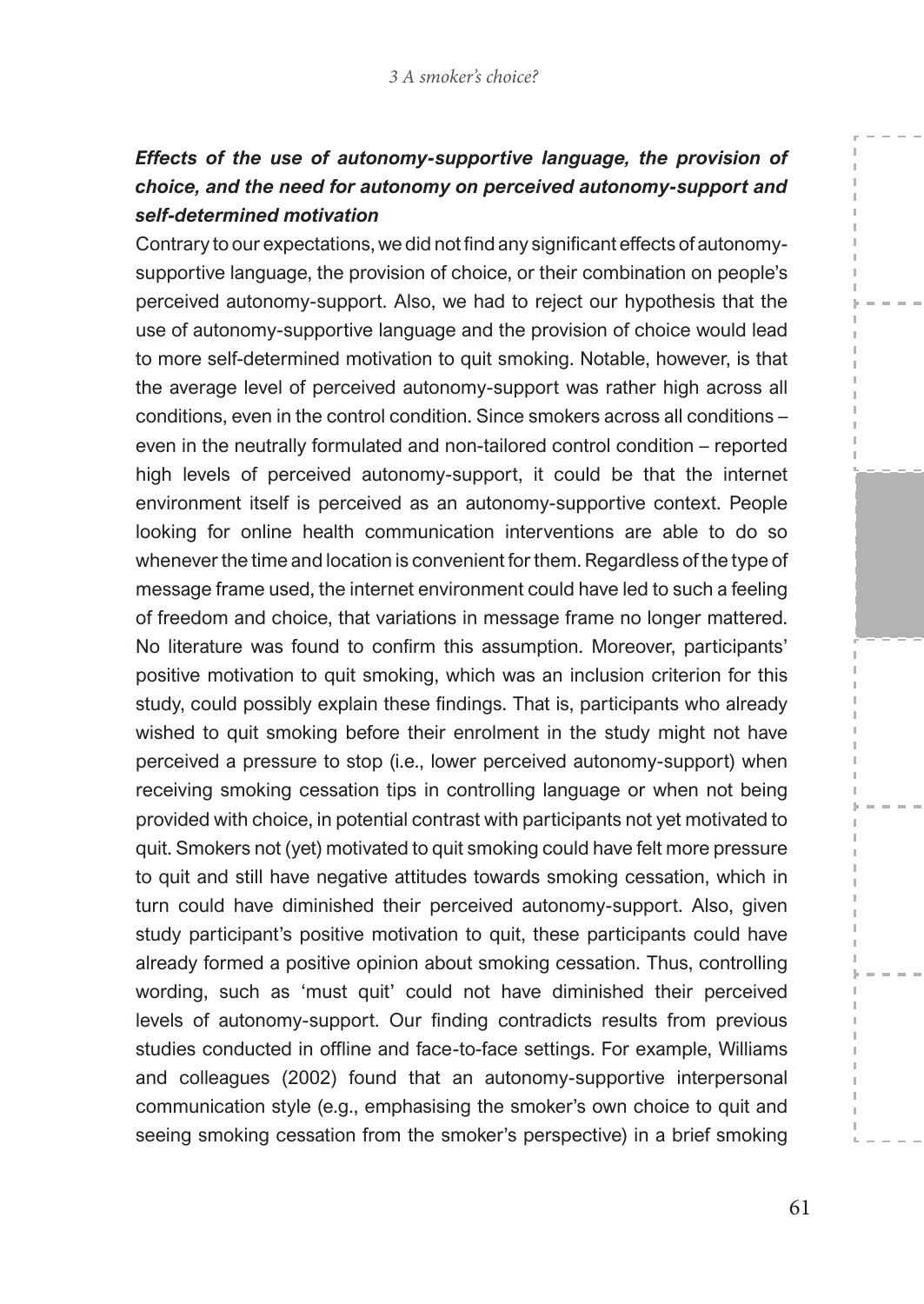cessation counselling session enhanced smokers' self-determined motivation. A potential reason that we were not able to replicate Williams and colleagues' findings could be rooted in the different environments, namely, face-to-face (offline) versus online setting. A teacher or physician talking to someone in person could be perceived more autonomy-supportive due to non-verbal cues as body language, tone of voice, or mimics, than an online feedback letter.

Politeness Theory (Jenkins & Dragojevic, 2013) provides an alternative explanation for why people perceived high levels of autonomy-support, also in our controlling language condition. According to this theory, controlling language does not necessarily have to be perceived as impolite or demeaning thus lowering the message recipient's level of perceived autonomy or freedom - when the controlling message is formulated in a polite way and emphasises the message recipient's freedom to choose (i.e., in our controlling language & choice condition). An additional explanation for the high levels of perceived autonomy-support in this study, could be that smokers across all experimental conditions were asked (or forced, in the controlling language conditions) to formulate coping plans for potentially difficult situations. Subsequently, the formulation of coping plans could have been perceived as receiving freedom and being able to incorporate own ideas about smoking cessation. This is illustrated by responses to our open-ended think aloud measure like "feeling like I am creating my own advice".

#### *The need for autonomy as a moderator*

Next, we were not able to confirm Resnicow and colleagues' (2008, 2014) finding that smokers' need for autonomy moderates the effects of message framing. This might be explained by our finding that, in the present study, on average, smokers had a high need for autonomy. Congruent with previous research on SDT, study participants' high need for autonomy might provide an explanation for not finding any significant effects of autonomy-supportive message frames on perceived autonomy-support, as those people are more prone to perceive higher levels of autonomy-support (Deci & Ryan, 1987). In more detail, people with an autonomous orientation feel more volitional in their actions when the behaviour of question is congruent with their own values and goals. As participants needed to be motivated to quit to be eligible for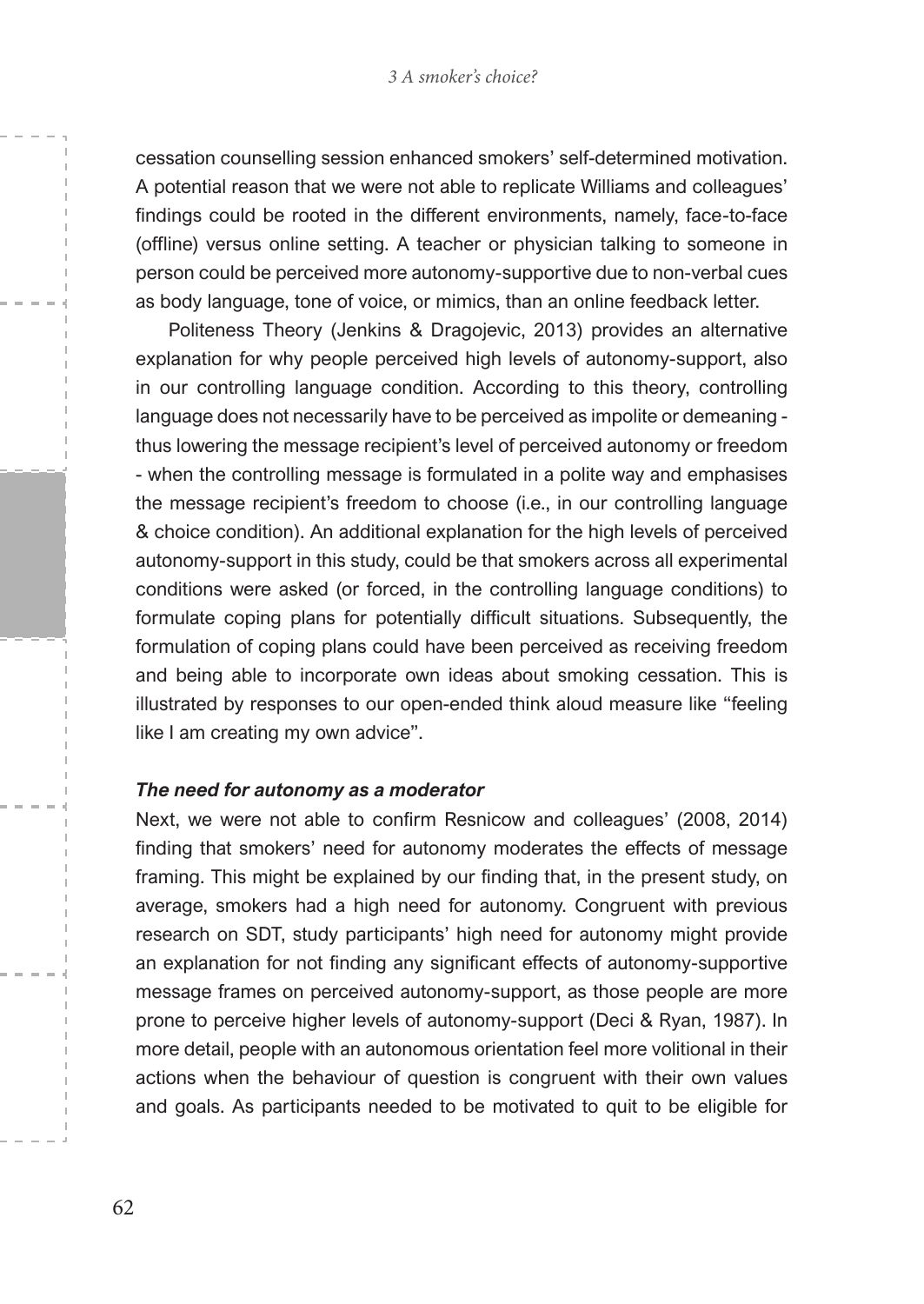the study, this could have caused their high feelings of autonomy-support. Therefore, future studies investigating autonomy-supporting message frame effects should sample more heterogenic participants with regards to their need for autonomy, by means of a real-life trial instead of panel research.

#### *Effects from self-determined motivation on intention*

Self-determined motivation predicted intention to quit smoking which was positively mediated by a smoker's self-efficacy perception, and negatively mediated by people's negative attitudes towards smoking cessation and social norms about smoking cessation. This finding confirms earlier research on SDT and the integration of the motivational sequence in the TPB (Hagger & Chatzisarantis, 2009). Also, self-determined motivation to quit was negatively related to a person's social norms about quitting. This finding seems logical, as social norms and social pressures can be considered controlling beliefs – thus the opposite of self-determined beliefs and self-determined motivation to quit (Joseph et al., 2016). Next, self-determined motivation was negatively related to the negative attitudes towards smoking cessation, which also seems logical, as being intrinsically motivated to quit aligns with perceiving less disadvantages of smoking cessation. For instance, in Cognitive Dissonance theory (Harmon-Jones & Mills, 2019) it is stated that a person with non-congruent thoughts (such as simultaneously believing that quitting fits one's values and that it makes one unhappy), would try to eliminate the non-congruent thought to reach well-being. Thus, a smoker with a high level of self-determined motivation would likely change negative attitudes towards smoking cessation into positive ones to reduce cognitive dissonance – and vice versa. To support this line of argumentation, we found that self-determined motivation to quit enhanced selfefficacy, which also enhanced intention to quit smoking. Therefore, we could assume that as a person's trusts in own efficacy to quit smoking increases, negative attitudes decrease, too. This line of reasoning is supported by results from a secondary analysis, in which we found a negative direct effect from selfefficacy on negative attitudes ( $b = -13$ ,  $p < 0.001$ ) in line with previous research (e.g., Smit et al., 2014; Wong & Cappella, 2009).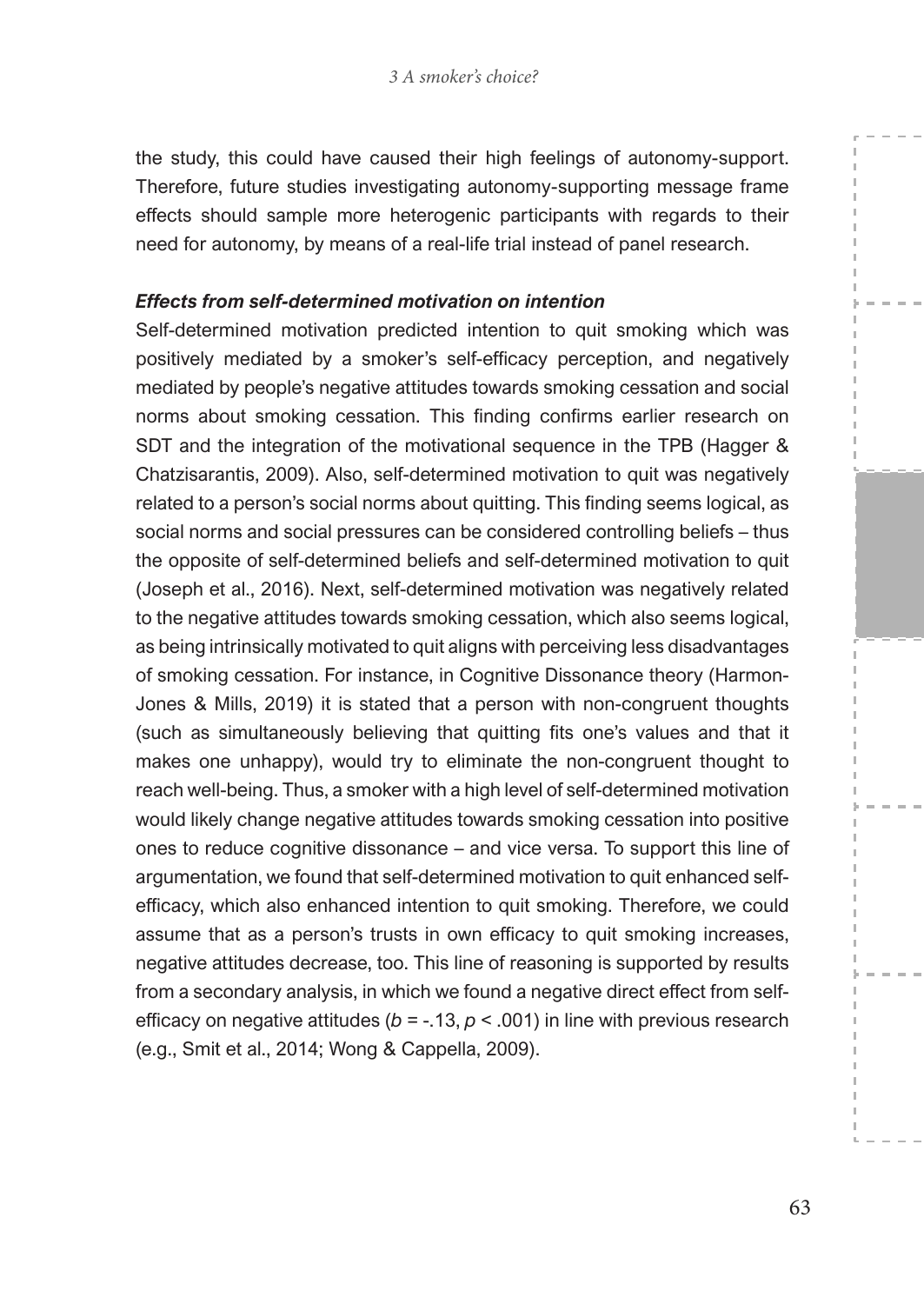#### *Limitations*

A limitation of the current study is that for the measurement of the need for autonomy, we had to use a novel, not yet validated scale, the HCOS. However, the scale that was used as a basis for the development of the HCOS - the General Causality Orientations Scale - previously proved both valid and reliable (Deci & Ryan, 1985b). Moreover, the HCOS showed to have good reliability in our study. In addition, we preferred to use the HCOS, because this scale was adapted specifically to a health context. Given its theoretical basis, reliance on the both valid and reliable GCOS, and good reliability in the present study as well as in a previous study by (Smit & Bol, 2019), we highly recommend future research efforts to use, but especially validate, the HCOS.

Moreover, as the present study was an online experiment for which participants from an online panel were recruited, results might have a low ecological validity because participants might have been more used to online assessments, which could have potentially biased the results. As a result of their research experience, participants could for example have spent less time processing our stimulus material, might have clicked faster through the intervention, or could have on purpose responded in ways that they had lower chances to drop out from participation. Before drawing the conclusion that message framing has no effects, this study might need to be replicated in a more real-life setting with smokers actually searching for a smoking cessation intervention (e.g., via a search engine), having a strong intention to quit, and being more likely to read and process our message manipulations more attentively.

#### *Conclusion*

The results of this study suggest that autonomy-supportive message frames did not significantly induce higher levels of perceived autonomy-support and self-determined motivation to quit than controlling message frames. Also, the need for autonomy did not moderate the effect of autonomy-supportive message frames on perceived autonomy-support. On average, participating smokers reported a high need for autonomy and also perceived high levels of autonomy-support, regardless of the condition they were randomised into. This could be due to their positive motivation to quit smoking and likely positive